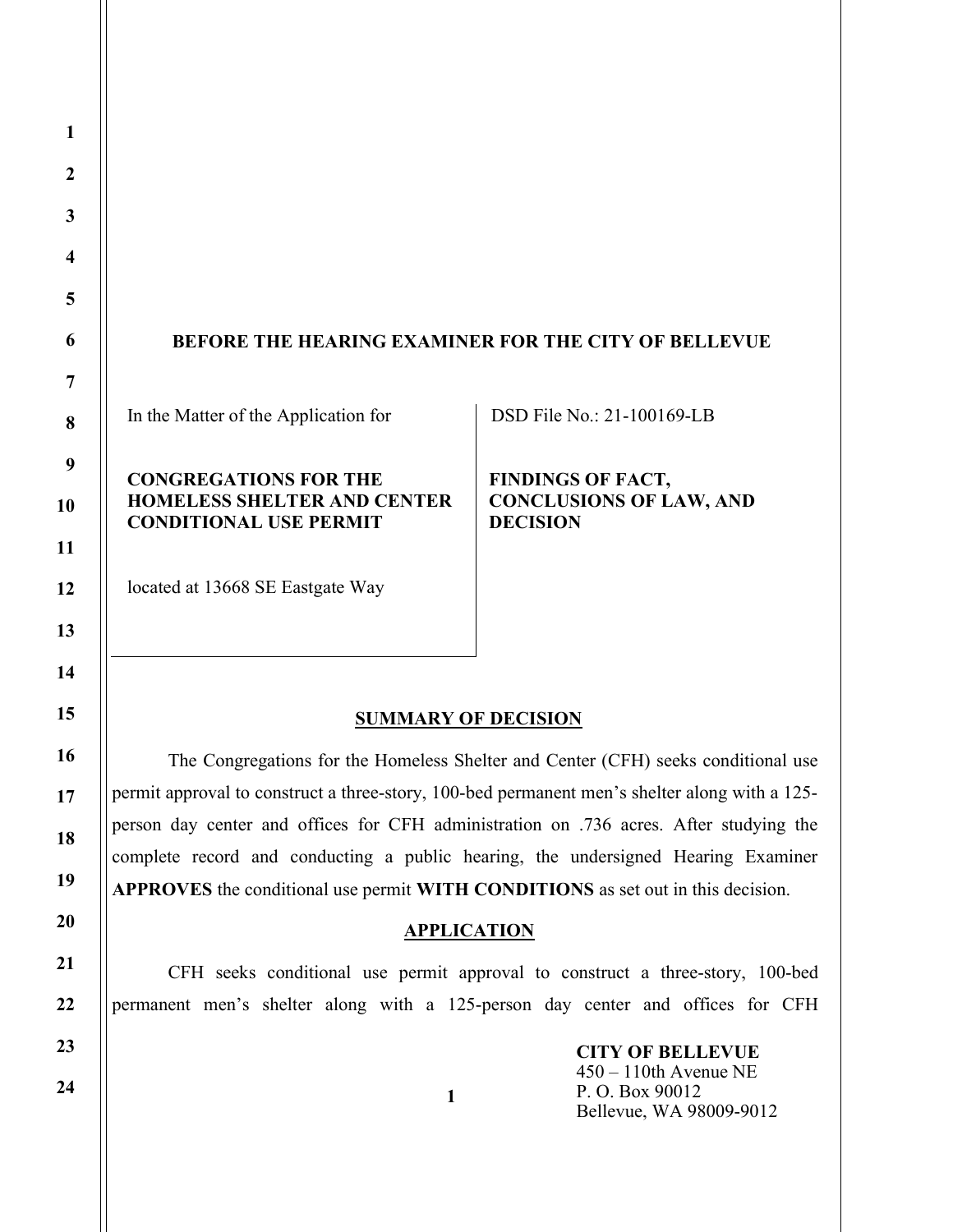administration on .736 acres. The day center portion of the building will include reception, dining, kitchen, hygiene, services, and community day center gathering spaces. It includes meeting rooms, a medical room, storage and donation areas, staff/guest laundry, bathrooms, and CFH workspaces. The upper level contains overnight sleeping accommodations for 100 men, including beds, lockers, laundry, storage, and bathing facilities. The lower level contains offices, a library, mental health counseling rooms, and flexible meeting and training spaces. Outdoor space around the building will provide seating, gardens, walking paths, and a smoking shelter.

 CFH's planned building is located on Lot 2 of a previously approved three-lot Master Development Plan (MDP) (20-112403-LP) and Binding Site Plan (BSP)(20-119453-LF). Lots 1, 2, and 3 of the MDP are being developed in three phases and will be referred to as "Campus" in this decision. Phase I includes 360 units of affordable housing available to qualifying households earning 60 percent or less of average median income on 7.3 acres. The 360 units will be divided between two six-story towers, and 273 parking stalls will be provided. Phase II is the instant project, and the Phase III development is a four-story residential building with 95 housing units on 1.69 acres, intended as transitional housing for residents exiting homelessness. Phase I and Phase III are already under construction.

 The Campus is located within the Richards Valley Subarea and was formerly a concrete and asphalt plat, truck maintenance yard, and dispatch facility. It is adjacent to the King County Transfer Station along its north property line, with office development along its west and east property boundaries. The properties are bounded to the south by SE Eastgate Way which provides the primary vehicular site access. The driveway is located at the southwest corner of the Campus. There is a secondary site access at the southeast portion of the Campus connecting to an unpaved driveway.

 The Campus site contains critical areas in the form of wetlands and Sunset Creek at the western portion of the site. Steep slopes are also located throughout the Campus creating a break in the center dividing it into an upper and lower bench. Phase I will be located on the lower bench while Phases II and III and will be located at the upper bench. Critical areas are

> CITY OF BELLEVUE 450 – 110th Avenue NE P. O. Box 90012 Bellevue, WA 98009-9012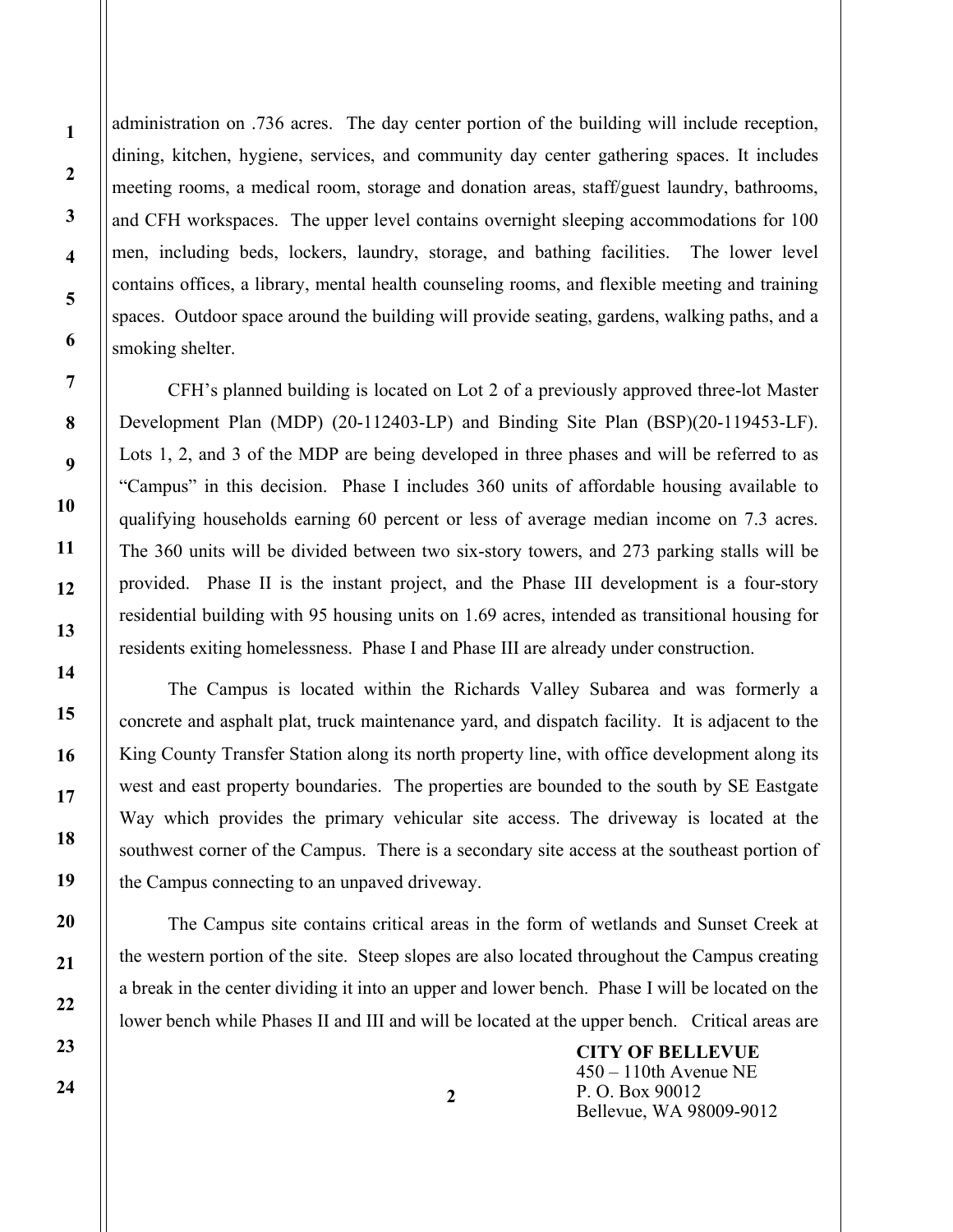located throughout the site and have been addressed through an approved Critical Areas Land Use Permit (CALUP 20-112548 LO) and the MDP. The MDP required that Native Growth Protection Easements be filed on each of the lots within the Campus. This was completed on August 13, 2021 for Lot 2.

 The Campus site steps down a total of 130 feet from east to west. The east side of the site, where the shelter building is located, is predominantly flat. Continuing west, the site slopes down toward Sunset Creek before sloping back up at its westerly boundary. The upper bench where the CFH project is located contains exposed gravel and soil. There is an existing retention pond at the northwest corner of the site that collects on-site stormwater.

# CONTENTS OF THE RECORD

 The record consists of Exhibit C-1, the DSD staff report and permit file; Exhibit C-2, City PowerPoint Presentation; Exhibit C-3, the City's Master Development Plan File; Exhibit A-1, the Applicant's PowerPoint Presentation, and Exhibit P-1, which includes all written comments from the public. The record also includes the recording of the virtual public hearing held November 4, 2020 at 6:00 p.m. The Examiner heard witnesses from the City, including Antoinette Pratt, Senior Land Use Planner, Ryan Miller, Senior Transportation Engineer, David Sanabria, Police Captain, and Liz Stead, Land Use Director. The applicant, CFH, presented the testimony of Linda Hall, CFH Project Manager, and David Bowling, another employee of CFH. Members of the public also testified, including: Steven Roberts, Judy Faast, Lisa Leitner, and Christopher Ross.

#### **PROCEDURE**

 The application is for a conditional use permit approval, and is a Process I application under the Land Use Code (LUC). Under Process I, the Director makes a recommendation to the Hearing Examiner, and following the public hearing, the Hearing Examiner makes a decision to approve, approve with conditions or deny the conditional use. That decision is final, unless appealed to the City Council.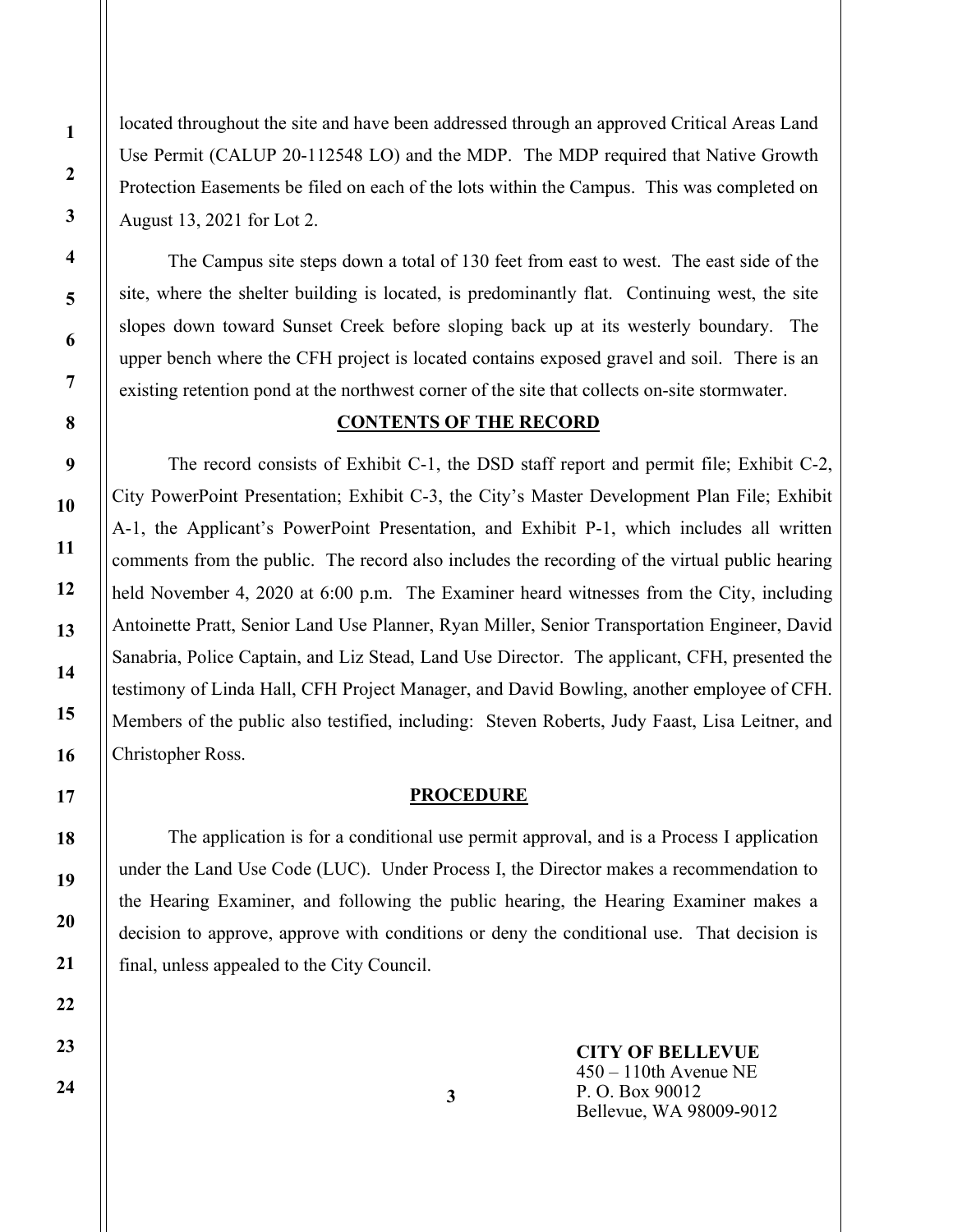# FINDINGS OF FACT

All of the above information provided is adopted as findings of fact.

# A. Proposal

1. The Congregations for the Homeless Shelter and Center (CFH) seeks conditional use permit approval to construct a three-story, 100-bed permanent men's shelter along with a 125-person day center and offices for CFH administration on .736 acres.

2. The City of Bellevue began operating a cold weather shelter in 2008, after an individual was found deceased in the woods due to exposure. This shelter only became operational when the temperature was 32 degrees or lower. After a few years, the City put new policies in place that converted the cold winter shelter into a winter shelter that would provide predictability of services without reliance on a predetermined temperature. Ex. C-1 Staff Report at 7.

3. CFH operated a winter shelter under the above-referenced policies which allowed shelter services to men experiencing homelessness from November 1 to April 30. Men who were sheltered during the winter months became unsheltered during the spring and summer months. However, the day center remained open to feed and provide day services to these individuals. CFH has operated a shelter in this format in a total of seven different locations. *Id.* 

4. In 2012, the City publicly committed to provide a permanent shelter location for men experiencing homelessness. Similarly, the City of Kirkland committed to hosting a facility for women and families experiencing homelessness, and the City of Redmond committed to hosting a facility for homeless youth. Id.

5. In 2014, the Bellevue City Council developed a Council priority to site a yearround permanent men's shelter as a part of its Diversity Advantage Plan. Id. at 7-8.

6. Shortly after adoption of the Council priority, work began on the siting of a permanent men's shelter, including evaluation of possible sites. Ultimately the location at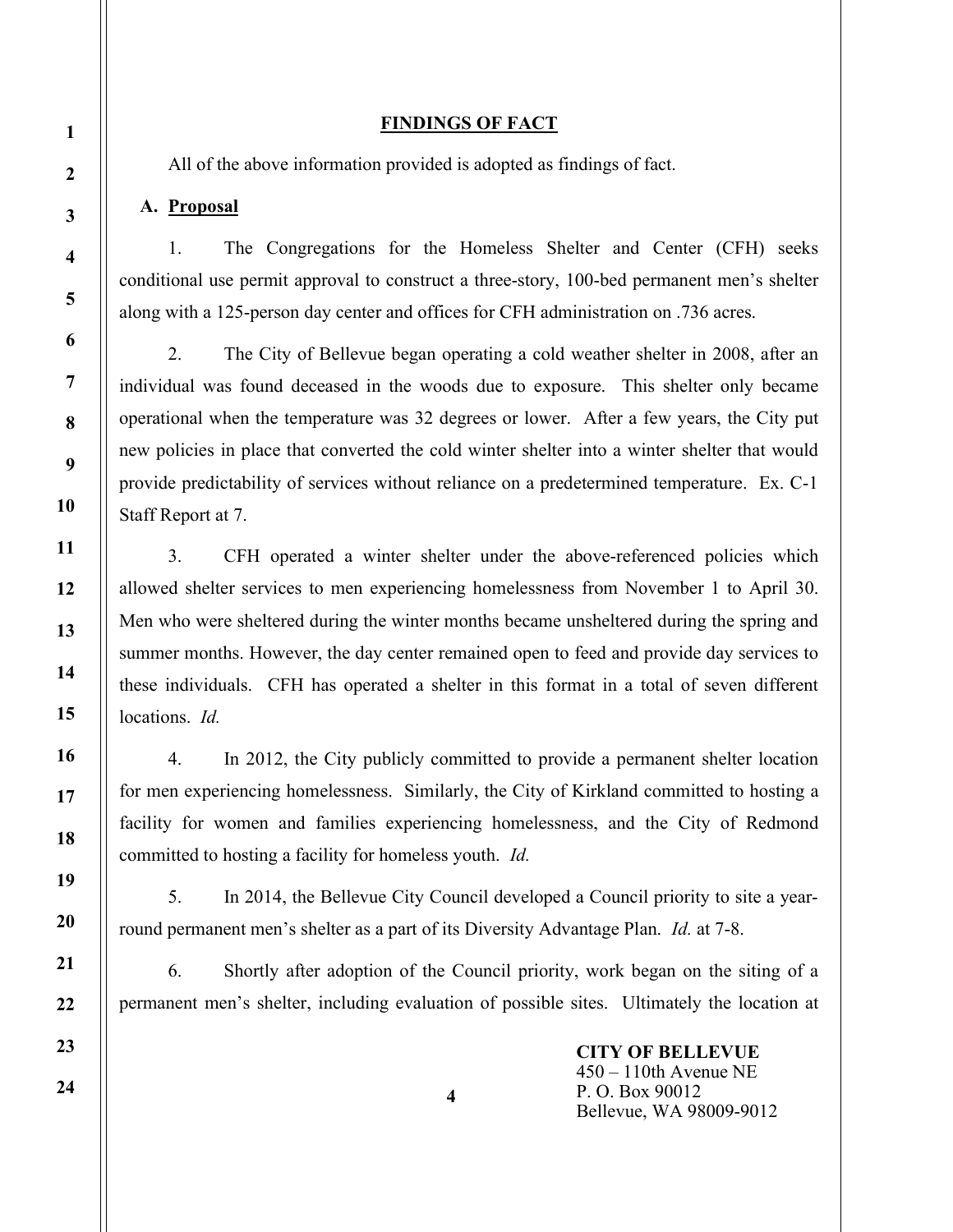13620 SE Eastgate Way<sup>1</sup> was chosen. In the interim and with City Council support, CFH began operating a year-round shelter temporarily located at the Lincoln Center, 515 116<sup>th</sup> Avenue NE in 2019. The lease on this property expires on December 31, 2022. The intention is that a permanent men's shelter be operated by CFH at the 13620 SE Eastgate Way site, therefore fulfilling the Council priority to operate a year-round homeless shelter for men. Id. at 8.

7. Design of the facility included a stakeholder process, in which the design team consulted with the men who are served, staff, and neighbors, to determine functionality of the shelter facility. Id.

8. The building will be 20,745 square feet in size, spread among three levels. It will operate 24 hours a day, seven days a week and includes the following facilities:

- a. Overnight sleeping accommodations for 100 people;
- b. Space for service provisions for mental health, employment, addiction recovery, outreach, permanent housing, and other services;
- c. Showers, bathrooms, and laundry;
- d. Large gathering spaces for meals and other activities;
- e. Kitchen and pantry;
- f. Donations and storage;
- g. CFH administrative offices; and
- h. Computers and charging stations. Id. at 8-9.

9. The three-story building is located on a stepped-down building pad, allowing entry to the front of the building through an entry bridge. The building is rectangular in

<sup>&</sup>lt;sup>1</sup> The site address is referred to as both 13620 and 13668 SE Eastgate Way. The original site address was 13620, but once the site was divided into three lots through the binding site plan, Lot 2 was given the site address of 13668.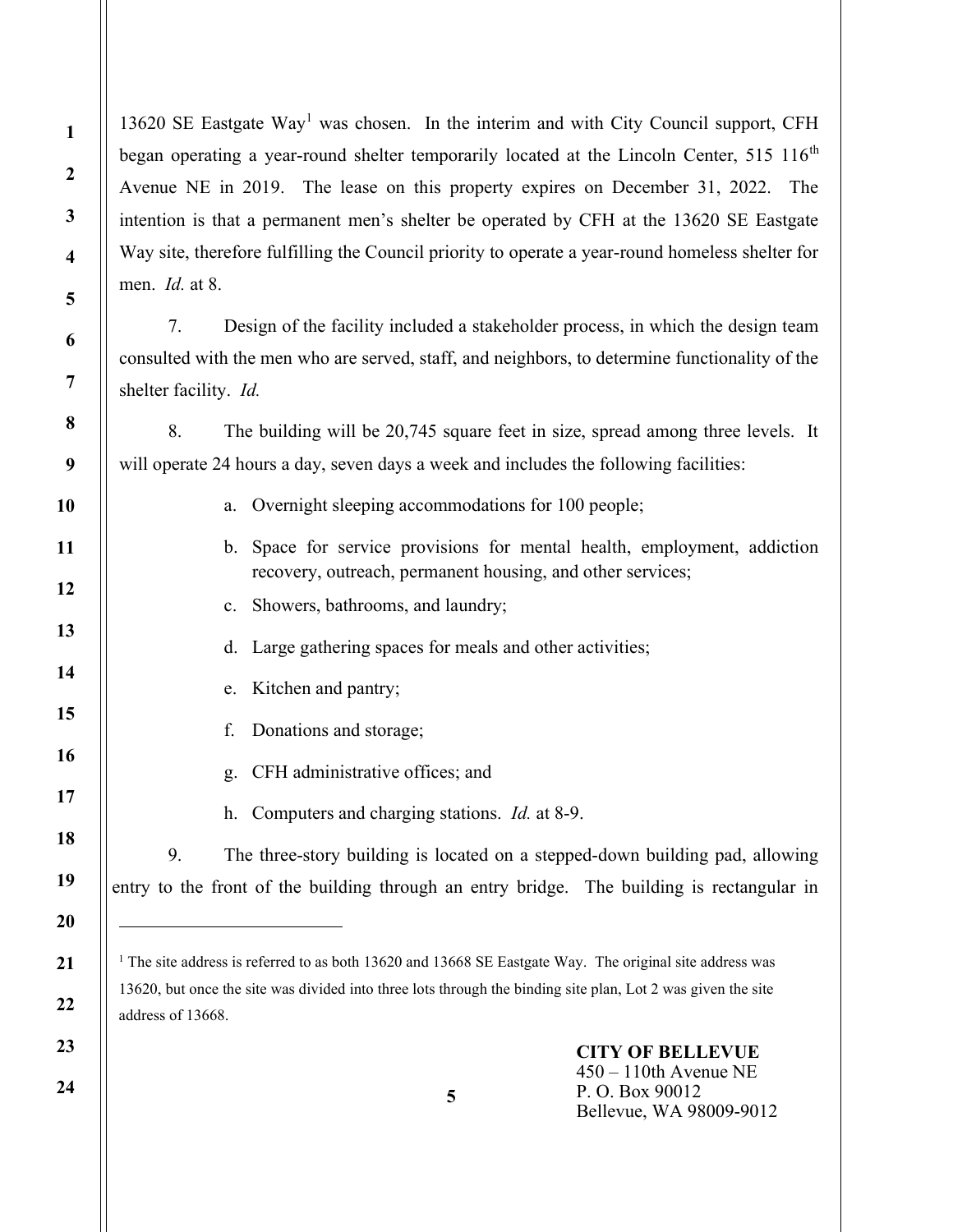shape, but will include a mural on the front that spans the entire length and height of the twostory façade to the front. There will be a mixture of textures and materials used on the façade to break down the mass and scale of the building. Building overhangs will provide weather protection at all entrances. *Id.* at 9.

10. On the east side of the building there is a patio area accessed from the multipurpose rooms inside the building. A smoking shelter is located in this area with a canopy cover and seating in the southeast corner of the property. To ensure the smoking shelter is located a sufficient distance from an offsite adjacent, pre-existing daycare use, it was sited near the property line. At this time, this location does not meet the Land Use Code requirement for a 25-foot setback. The adjacent neighbor, Eastgate Housing LLC (Plymouth), does not object to this intrusion into the setback, but a boundary line adjustment will occur to allow the property line to be adjusted so the smoking shelter will be outside of the required setback. CFH will also provide screening for the shelter. *Id.* A condition will be included in this decision to require the boundary line adjustment.

11. The building plans have been reviewed by the Washington State Department of Commerce and confirmed to exceed the Evergreen Sustainable Development Standard (ESDS). ESDS is based on the nationally-recognized Green Communities standard, with modifications to reflect Washington State priorities and building codes. ESDS contains criteria that safeguard health and safety, increase durability, promote sustainable living, preserve the environment, and increase energy and water efficiency. *Id.* at 12.

12. Design of the building was influenced through recent recommendations from public health authorities based on experience in operating shelters during the Covid-19 pandemic. These design standards include:

a. Fewer fixed walls allowing for room for people to spread out;

b. Curtain dividers providing flexible soft barriers between beds;

6

c. Emphasis on outdoor gathering spaces;

CITY OF BELLEVUE 450 – 110th Avenue NE P. O. Box 90012 Bellevue, WA 98009-9012

1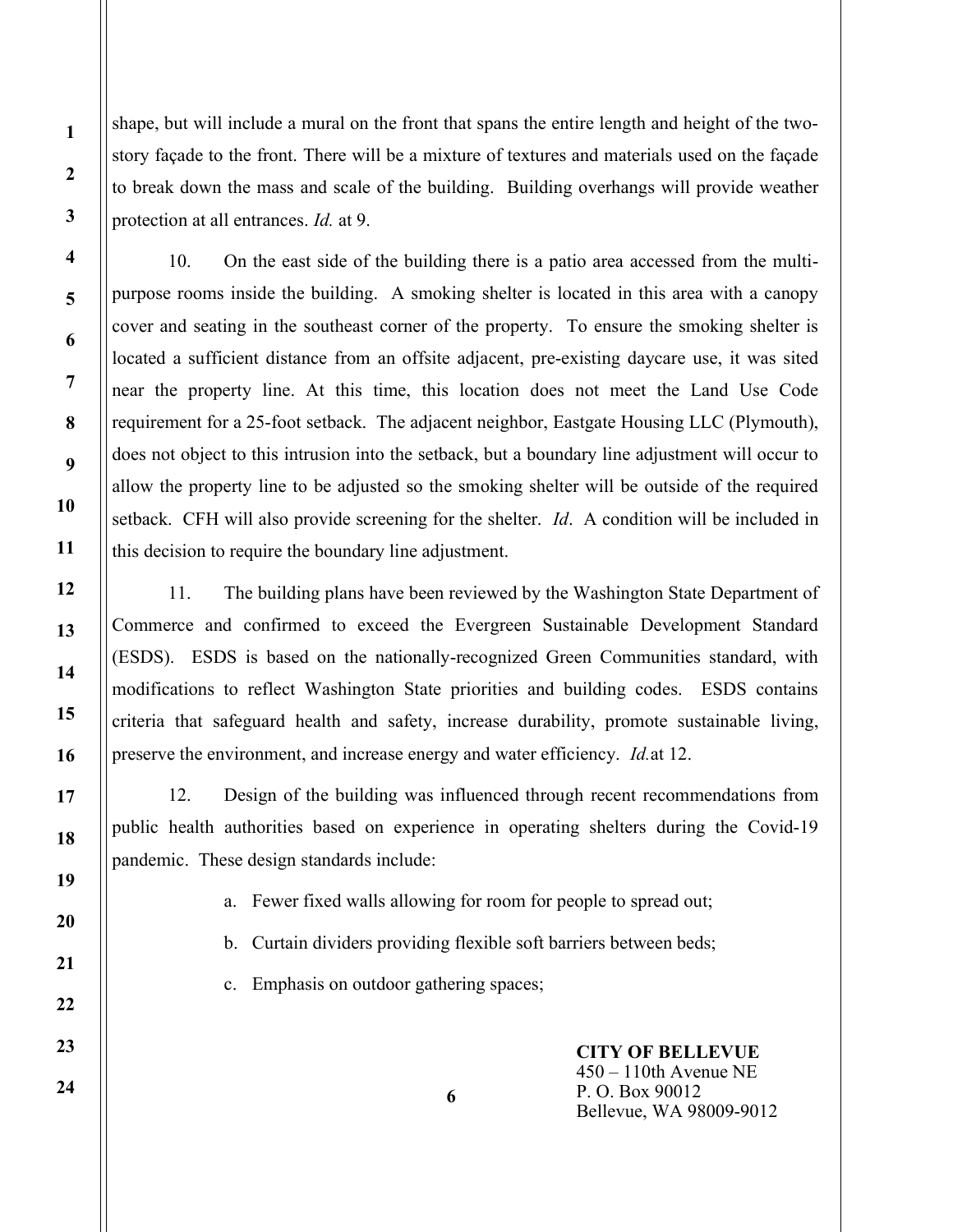| $\mathbf{1}$            | d. Incorporation of two private rooms with full baths;                                              |  |  |  |
|-------------------------|-----------------------------------------------------------------------------------------------------|--|--|--|
| $\boldsymbol{2}$        | Sanitation emphasis with handwashing stations, baths, showers, and<br>e.<br>laundry facilities; and |  |  |  |
| $\mathbf{3}$            | f. Ventilation that meets or exceeds public health guidelines. <i>Id.</i> at 12.                    |  |  |  |
| $\overline{\mathbf{4}}$ | The design of the building and landscaping has also incorporated "Crime"<br>13.                     |  |  |  |
| 5                       | Through Environmental Design (CPTED) principles to support safety and security. These               |  |  |  |
| 6                       | standards include, but are not limited to:                                                          |  |  |  |
| $\overline{7}$          | Incorporation of public, semi-private, and private zones;<br>a.                                     |  |  |  |
| 8                       | b. Monitored video surveillance;                                                                    |  |  |  |
| 9                       | c. Clear sight lines—maintain interior and exterior visual corridors;                               |  |  |  |
| 10                      | Lighting to support clear sight lines; and<br>d.                                                    |  |  |  |
| 11                      | Creation of activated-high use spaces. <i>Id.</i> at 13.<br>e.                                      |  |  |  |
| 12                      | Bellevue Police Department staff trained in CPTED has reviewed the design,<br>14.                   |  |  |  |
| 13                      | specifically evaluating the physical security of the structure against the following principles:    |  |  |  |
|                         | natural surveillance, territorial behaviors, and natural access controls. Police Captain David      |  |  |  |
| 14                      | Sanabria testified in support of the proposal, indicating that CFH had integrated the CPTED         |  |  |  |
| 15                      | principles into the design. CFH will maintain 24-hour staffing seven days a week, along with        |  |  |  |
| 16                      | video surveillance of entrance and exit points. People seeking access to the shelter will be        |  |  |  |
|                         | directed to staffed reception at the main entrance. Vegetation across the site has been selected    |  |  |  |
| 17                      | with the intention of maintaining clear sight lines. Id.                                            |  |  |  |
| 18                      | <b>B.</b> Consistency with the Land Use Code                                                        |  |  |  |
| 19                      | The staff report details the consistency of the proposal with the general<br>15.                    |  |  |  |
| <b>20</b>               | development standards for the OLB-2 zone and for homeless services uses. Id. at 14.<br>This         |  |  |  |
| 21                      | application qualifies as a Homeless Services use, which is defined at LUC 20.20.455 as a            |  |  |  |
|                         |                                                                                                     |  |  |  |

collection of ongoing services to people experiencing homelessness, including a Day Services Center, Overnight Shelter (Emergency/Temporary), and Overnight Shelter (Permanent). A

> CITY OF BELLEVUE 450 – 110th Avenue NE P. O. Box 90012 Bellevue, WA 98009-9012

22

23

24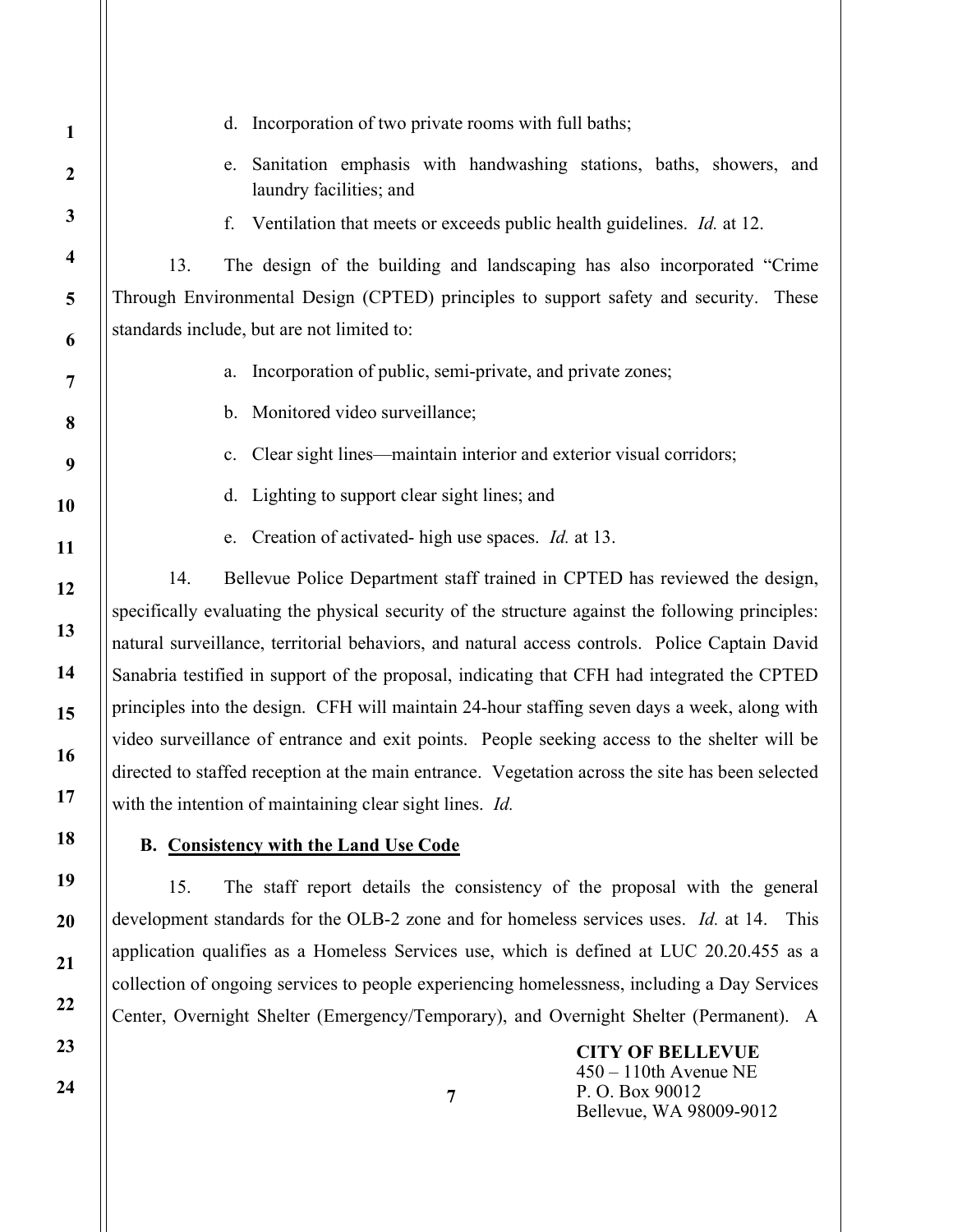homeless services use application requires either a conditional use permit approval or a development agreement with the City Council. For this application, the applicants seek a conditional use permit approval. 16. The application for a homeless services use must include the following: a. A description of the homeless population to be served by the proposed homeless services use, dates and times of operation, and associated occupancy targets. b. A statement of the operator's experience at providing homeless services uses, including examples of similar facilities managed by the operator. c. A list of transit stops and park and rides within one-half mile of the proposed homeless services use. d. A list of job retraining and education uses within one-half mile of the proposed homeless services use. e. A standard operating procedures plan including, but not limited to: i. A description of how the proposed homeless services uses will serve the homeless population that will be accommodated by the use; ii. A description of staffing for the proposed homeless services use and the training provided to staff hired to fulfill the identified staffing demand; iii. A description of the anticipated providers that will serve the population that will be accommodated by the homeless services use; iv. A description of the known funders for the homeless services use; v. A description of the proposed perimeter area around the site where the code of conduct and applicable sections of the safety and security plan will apply; vi. A map of proposed travel routes that the operator will suggest individuals use when seeking access to the homeless services use; vii. A description of the procedures used to manage intake of the homeless population that is proposed to be served;

1

2

3

4

5

6

7

8

9

10

11

12

13

14

15

16

17

18

19

20

21

22

23

24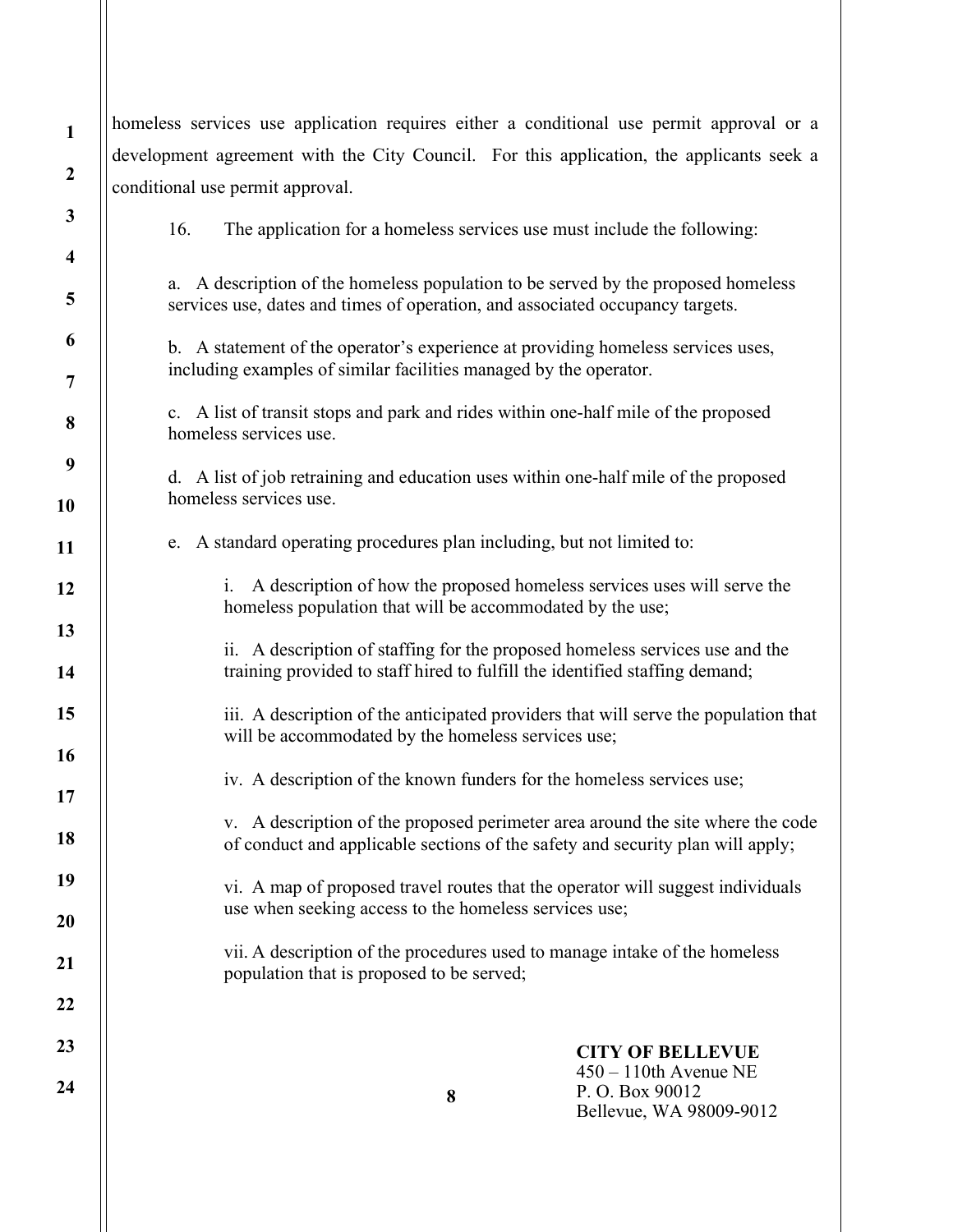| $\mathbf{1}$<br>$\boldsymbol{2}$ | viii. A plan for encouraging prospective occupants to provide personal<br>identification for inclusion in the Homeless Management Information System<br>(HMIS) to help increase opportunities to provide access to housing and<br>services and to secure public funding for the proposed homeless services use; |  |  |  |  |  |
|----------------------------------|-----------------------------------------------------------------------------------------------------------------------------------------------------------------------------------------------------------------------------------------------------------------------------------------------------------------|--|--|--|--|--|
| $\mathbf{3}$                     |                                                                                                                                                                                                                                                                                                                 |  |  |  |  |  |
| $\overline{\mathbf{4}}$          | ix. Where appropriate and feasible, a plan for developing a community service<br>model that is tailored to the homeless population to be served at the location<br>where the homeless services use is proposed to be located. A community                                                                       |  |  |  |  |  |
| 5                                | service model is intended to provide a framework for persons experiencing<br>homelessness to work volunteer service hours within the scope of their ability                                                                                                                                                     |  |  |  |  |  |
| 6                                | in the community where they are receiving support from a homeless services<br>use;                                                                                                                                                                                                                              |  |  |  |  |  |
| 7                                |                                                                                                                                                                                                                                                                                                                 |  |  |  |  |  |
| 8                                | x. Where applicable, a plan to ensure that school-aged residents of the use are<br>enrolled in school during their stay;                                                                                                                                                                                        |  |  |  |  |  |
| 9                                | xi. Identification of a primary point of operator contact for assistance and<br>referrals to send homeless individuals seeking services;                                                                                                                                                                        |  |  |  |  |  |
| 10                               |                                                                                                                                                                                                                                                                                                                 |  |  |  |  |  |
| 11                               | xii. A plan for managing exterior appearance of the proposed homeless services<br>use, including trash/litter, hazardous materials, and biohazards within the                                                                                                                                                   |  |  |  |  |  |
| 12                               | identified perimeter area of the site;                                                                                                                                                                                                                                                                          |  |  |  |  |  |
| 13                               | xiii. A description of how the operator will inform and educate occupants of<br>the homeless services uses regarding the code of conduct; and                                                                                                                                                                   |  |  |  |  |  |
| 14<br>15                         | xiv. A description of consequences to be imposed for violating the code of<br>conduct.                                                                                                                                                                                                                          |  |  |  |  |  |
| 16                               | A code of conduct that applies within the perimeter area to all individuals granted<br>f.<br>access to the proposed homeless services uses including, but not limited to:                                                                                                                                       |  |  |  |  |  |
| 17                               |                                                                                                                                                                                                                                                                                                                 |  |  |  |  |  |
| 18                               | Respect the rights of property owners to restrict access to areas of their<br>i.<br>property that are not open to the public;                                                                                                                                                                                   |  |  |  |  |  |
| 19                               | ii. Use operator-suggested routes of travel to access the homeless services use;                                                                                                                                                                                                                                |  |  |  |  |  |
| 20                               | iii. Maintain the site aesthetics;                                                                                                                                                                                                                                                                              |  |  |  |  |  |
| 21                               | iv. Respect state law restrictions on smoking and use designated smoking<br>areas where provided;                                                                                                                                                                                                               |  |  |  |  |  |
| 22                               |                                                                                                                                                                                                                                                                                                                 |  |  |  |  |  |
| 23                               | <b>CITY OF BELLEVUE</b><br>$450 - 110$ th Avenue NE                                                                                                                                                                                                                                                             |  |  |  |  |  |
| 24                               | P.O. Box 90012<br>9<br>Bellevue, WA 98009-9012                                                                                                                                                                                                                                                                  |  |  |  |  |  |
|                                  |                                                                                                                                                                                                                                                                                                                 |  |  |  |  |  |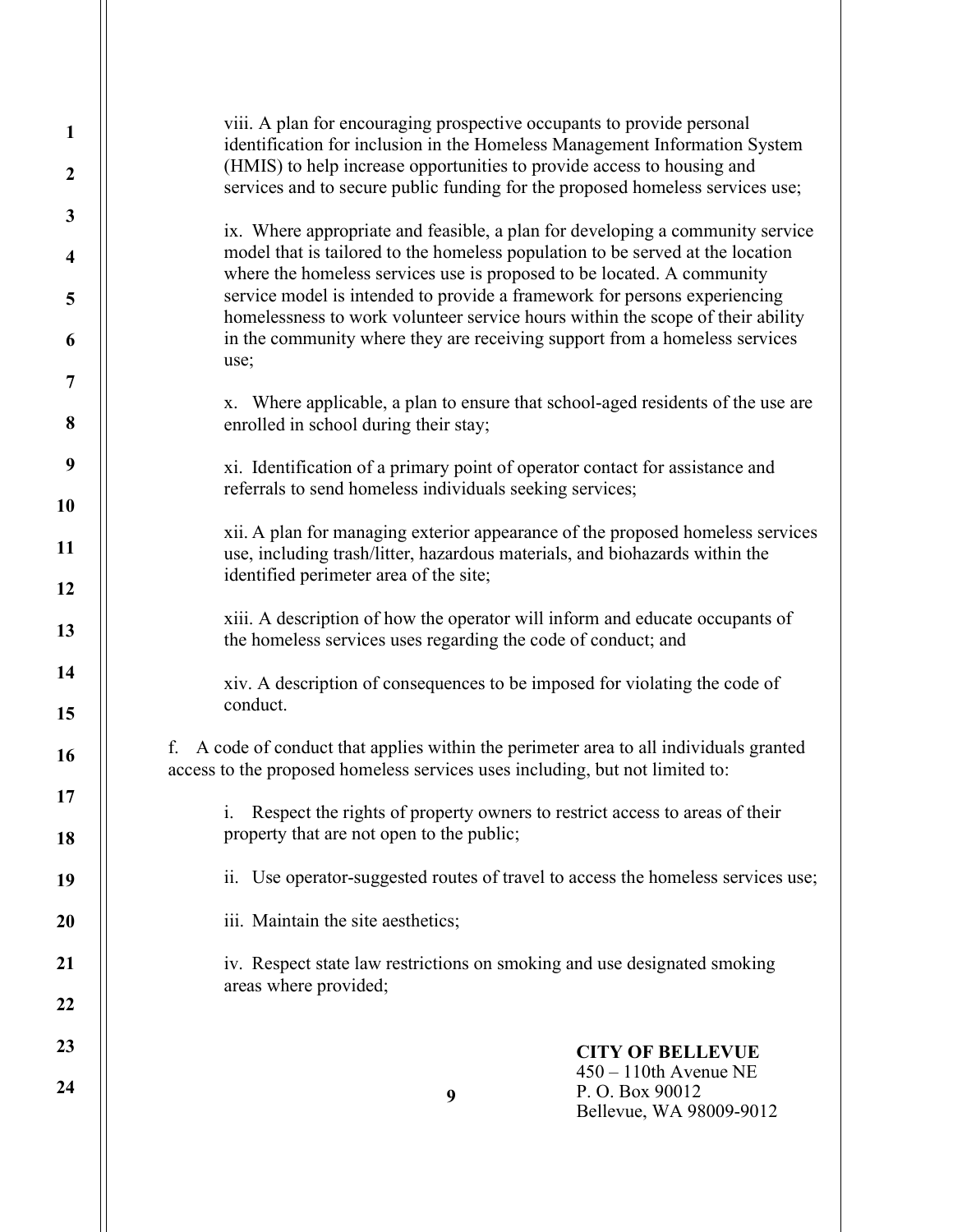| 1<br>$\boldsymbol{2}$ | v. Comply with City of Bellevue regulations governing public conduct<br>(including but not limited to the prohibition on public camping, loitering,<br>trespassing, panhandling, etc.); and                                                                                                                                                                                               |  |  |  |  |  |
|-----------------------|-------------------------------------------------------------------------------------------------------------------------------------------------------------------------------------------------------------------------------------------------------------------------------------------------------------------------------------------------------------------------------------------|--|--|--|--|--|
| 3                     | vi. Comply with terms of good neighbor agreement provisions that apply to                                                                                                                                                                                                                                                                                                                 |  |  |  |  |  |
| 4                     | occupants of the homeless services use.                                                                                                                                                                                                                                                                                                                                                   |  |  |  |  |  |
| 5                     | g. A safety and security plan describing measures that the operator will employ to<br>promote the safety of shelter occupants and surrounding residents and businesses,<br>including but not limited to:                                                                                                                                                                                  |  |  |  |  |  |
| 6                     |                                                                                                                                                                                                                                                                                                                                                                                           |  |  |  |  |  |
| 7                     | Criteria for rejection or removal of an individual seeking access to the<br>$\mathbf{i}$ .<br>proposed homeless services use;                                                                                                                                                                                                                                                             |  |  |  |  |  |
| 8                     | ii. A plan for deployment (including time, place and manner) of security                                                                                                                                                                                                                                                                                                                  |  |  |  |  |  |
| 9                     | patrols;                                                                                                                                                                                                                                                                                                                                                                                  |  |  |  |  |  |
| 10                    | iii. A plan to address disruptive behavior within a homeless services use and in<br>the perimeter area that infringes on the safety of occupants or employees of the<br>use, and a description of the consequences for engaging in disruptive behavior;<br>iv. A plan for managing loitering, panhandling, and unpermitted camping in<br>the perimeter area of the homeless services use; |  |  |  |  |  |
| 11                    |                                                                                                                                                                                                                                                                                                                                                                                           |  |  |  |  |  |
| 12                    |                                                                                                                                                                                                                                                                                                                                                                                           |  |  |  |  |  |
| 13                    | v. Identification of site specific magnet areas (e.g., greenbelts, parks, libraries,                                                                                                                                                                                                                                                                                                      |  |  |  |  |  |
| 14                    | transit facilities, etc.) and a plan to address behavior that is inconsistent with<br>the code of conduct and Bellevue City Code;                                                                                                                                                                                                                                                         |  |  |  |  |  |
| 15                    | vi. Implementation of registered sex offender background checks and                                                                                                                                                                                                                                                                                                                       |  |  |  |  |  |
| <b>16</b>             | compliance with applicable registration and notification requirements;                                                                                                                                                                                                                                                                                                                    |  |  |  |  |  |
| 17                    | vii. A plan for managing individuals excluded from accessing the proposed<br>homeless services uses;                                                                                                                                                                                                                                                                                      |  |  |  |  |  |
| 18                    | viii. A plan for coordination between the operator, Bellevue Public Safety staff                                                                                                                                                                                                                                                                                                          |  |  |  |  |  |
| 19                    | (e.g., police, fire, park rangers, etc.), and private security forces employed by                                                                                                                                                                                                                                                                                                         |  |  |  |  |  |
| 20                    | surrounding property and business owners;                                                                                                                                                                                                                                                                                                                                                 |  |  |  |  |  |
| 21                    | ix. A plan for coordination and communication between the operator, Bellevue<br>Police, and other local and regional law enforcement agencies to ensure timely                                                                                                                                                                                                                            |  |  |  |  |  |
| 22                    | information sharing between agencies;                                                                                                                                                                                                                                                                                                                                                     |  |  |  |  |  |
|                       |                                                                                                                                                                                                                                                                                                                                                                                           |  |  |  |  |  |
| 23                    | <b>CITY OF BELLEVUE</b><br>$450 - 110$ th Avenue NE                                                                                                                                                                                                                                                                                                                                       |  |  |  |  |  |
| 24                    | P.O. Box 90012<br>10<br>Bellevue, WA 98009-9012                                                                                                                                                                                                                                                                                                                                           |  |  |  |  |  |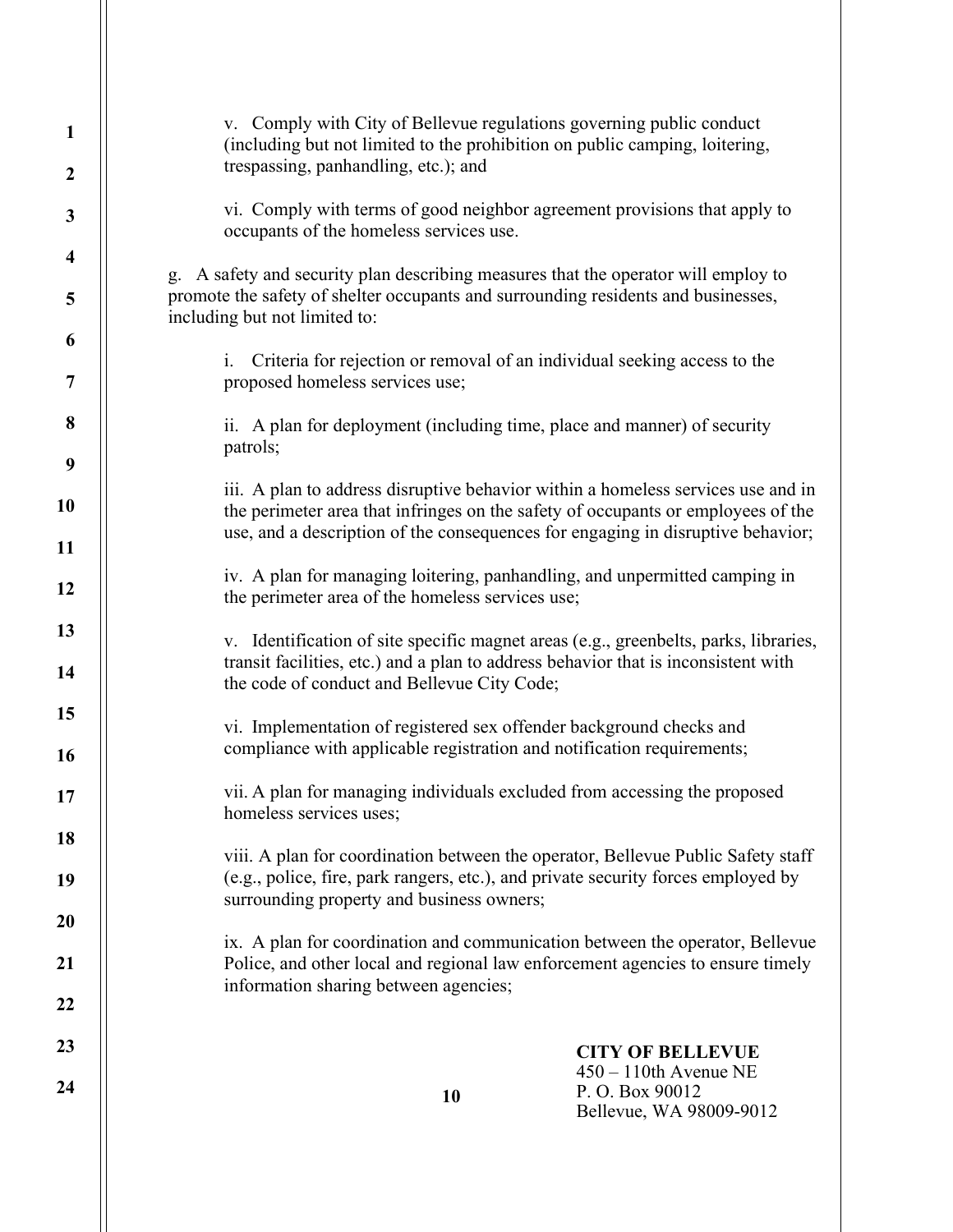x. A plan for coordination with state and local law enforcement to ensure compliance with conditions of parole, probation, or community custody, including but not limited to any residency restrictions;

xi. Provision of a phone number and point of contact at the site of the proposed homeless services use for the community to report concerns;

xii. A plan for addressing reported concerns and documenting resolution, and making this information publicly available; and

xiii. Identification of performance metrics that will be used to track compliance with the safety and security plan.

LUC 20.20.455.F.2.a-g. The staff report at pp. 7-29 and at 41-45, as well as Attachments, details the proposal's adherence to these requirements.

17. The proposal has engendered public comment during the application process. The City held two public meetings during its review of the proposal and CFH held numerous public engagement meetings. Some of the comments are memorialized in the staff report, which is incorporated herein by reference. *Id.* at 16-19. The testimony at the public hearing before the Hearing Examiner was overwhelmingly and without exception supportive of the proposal.

18. LUC 20.20.455.G requires that a homeless services provider interact with a Good Neighbor Agreement Advisory Committee (GNAAC) to foster communication between the adjacent community in which the homeless services provider will operate while also identifying issues of importance early in the review process. The LUC provides guidance for what is included in GNAAC review, along with requirements for member composition for the GNAAC. LUC 20.20.455.G requires that the GNAAC discuss the site context, design, and operations. Id. The GNAAC, with the help of technical staff, develops a Good Neighbor Agreement, which is a non-binding document that contains the GNAAC's recommendations to the Land Use Director to inform the CUP recommendation to the Hearing Examiner. The Good Neighbor Agreement is contained in the Staff Report at Attachment D. Id. at Attachment D. The Director has reviewed the GNAAC's recommendations and identified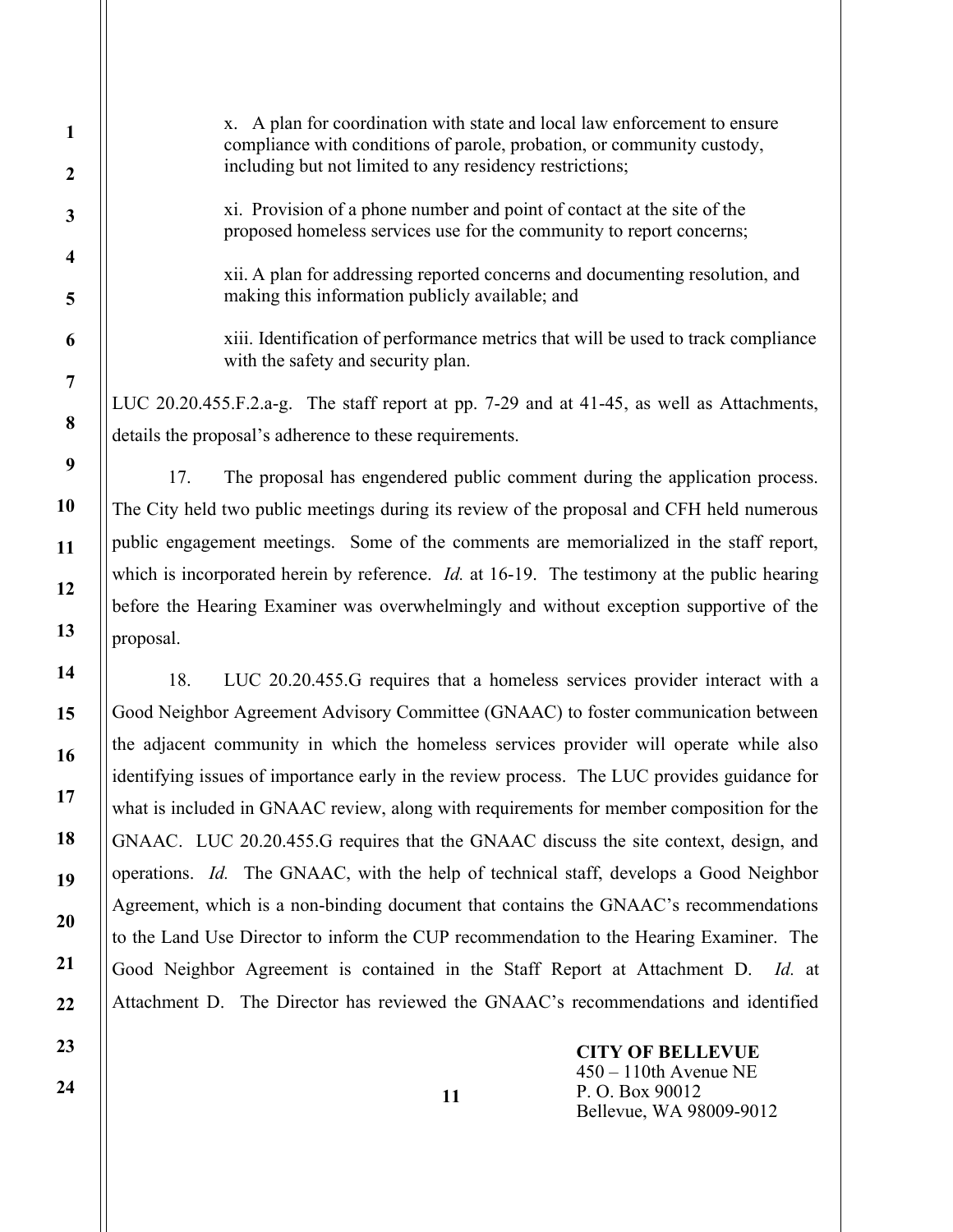those recommendations that will be incorporated as conditions of approval for the submitted applications. Attachment E contains identified conditions accepted by the Director and subsequent placement in approved conditions. *Id.* at Attachment E.

19. The staff report also details technical review outcomes at pages 20-29 of the staff report, which is herein incorporated by reference. *Id.* at 20-29. An additional access road will provide this site and the adjacent site with access for deliveries, garbage trucks and pick-up and drop-off. Sidewalks will be extended across the full length of the parcel frontage to the east and west of the site to connect to existing sidewalk, which provides access to transit facilities and commercial areas near the site. To the west, there is a gap in the sidewalk from the Humane Society to Southeast Richards Road, but there is an existing bike lane that can be used by pedestrians. The project to finish out this missing strip of sidewalk is currently on the Transportation Facilities Plan for development in the upcoming six years. Testimony of Ryan Miller.

20. Construction of infrastructure improvements is required to provide safe pedestrian and vehicular access in the vicinity of the site, as a condition of development approval. Transportation infrastructure improvement requirements are detailed in the staff report at Section XIV.C and D. Ex. C-1 at 23.

21. The landscaping plan has been designed for low water use and maintenance. Native plantings and drought resistance ornamentals will be used for plantings, and preservation of existing mature trees is a priority. Planting of new grass will be kept to a minimum. *Id.* at 15.

22. LUC 20.20.590 does not define the number of parking stalls required for a homeless shelter. This proposal is classified as an unspecified use per LUC 20.20.590.F.2. To comply with the standards of unspecified uses, a Transportation Impact Analysis (TIA) submitted by the Transpo Group was reviewed and approved for the MDP. Both CFH and Eastgate Housing, LLC who will be located on Lot 3 will share 64 parking stalls. The CFH will provide 10 bicycle racks also. *Id.* at 15.

> CITY OF BELLEVUE 450 – 110th Avenue NE P. O. Box 90012 Bellevue, WA 98009-9012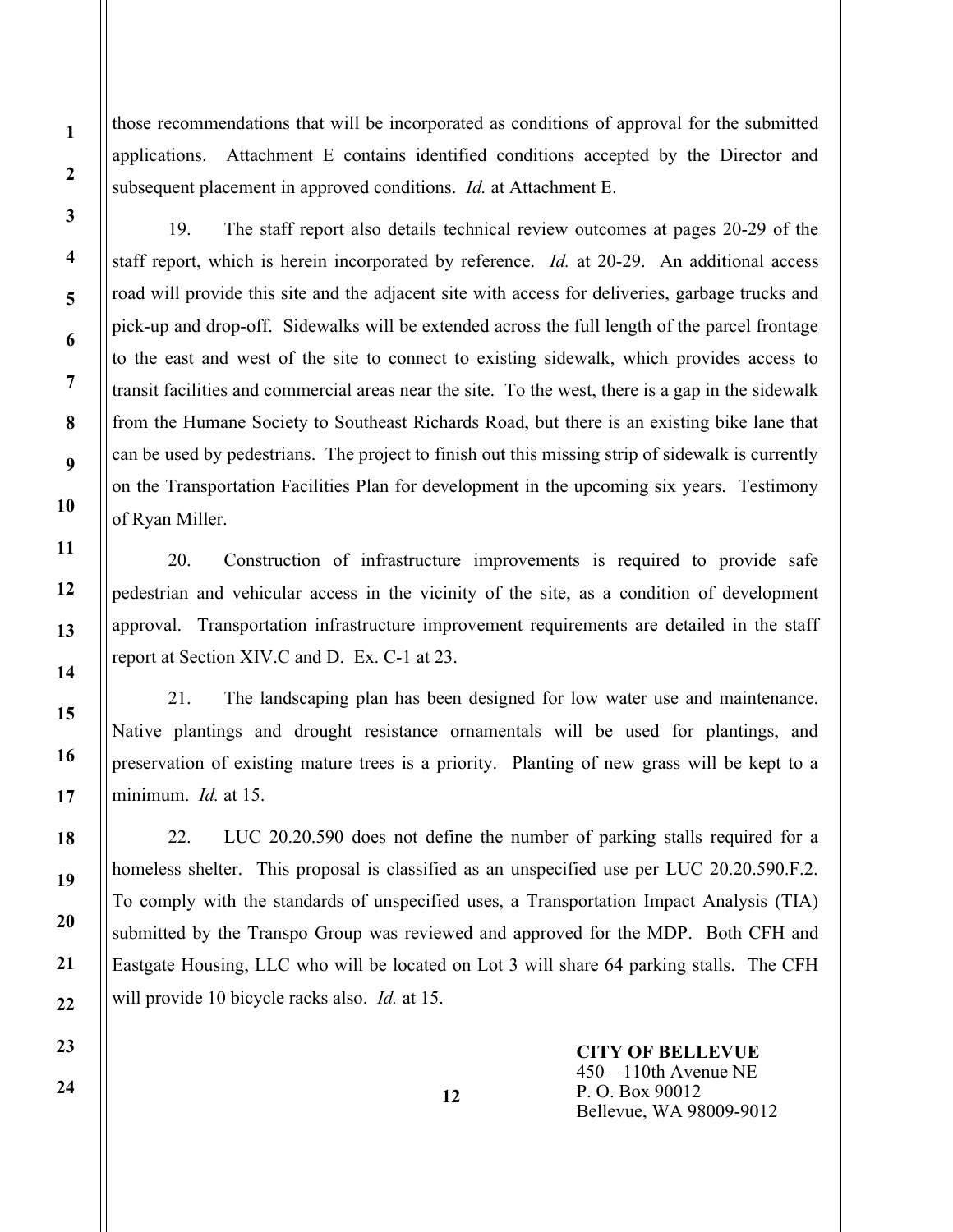23. The Bellevue Police Department reviewed the application and held "Meet and Confer" meetings with CFH as required by LUC 20.20.455.H.3.d. Captain David Sanabria of the BPD served as a technical advisor to the GNAAC. The BPD made recommendations to the GNAAC and the Department concerning security. *Id.* at 26-29. Those recommendations are incorporated into CFH's internal/site security plan. CFH has a history of regular collaboration and coordination with BPD, which will be continued during the life of this project. Both BPD and CFH have committed to meeting quarterly, at a minimum. Id. at 26.

24. The property is located within the Office Limited Business-2 (OLB-2) land use district. LUC 20.25C.050 contains site and building design guidelines for the OLB-2 District, which are intended to make "an area a special distinct 'place,' not simply a group of individual buildings and streets." The staff report has detailed responses to each requirement, which are incorporated by reference herein. Exhibit C-1, Staff Report at 34-37. Most of the design features have already been enumerated in this decision. One issue of note is that although critical areas review was accomplished during the review process for the MDP, CFH's structure placement on Lot 2 lies within the buffer area of an off-site Type IV wetland at its northern property boundary. To fulfill the MDP conditions of approval regarding wetland mitigation, CFH is responsible for enhancing this buffer area per the approved plans developed by the Watershed Company. CFH will replant the site outside of these buffers in accordance with the proposed landscaping plan to enhance the site while also implementing the Crime Prevention Through Environmental Design (CPTED) principles, as reviewed by the Bellevue Police Department. *Id.* at 33.

25. Further, the site design does a good job of promoting community gathering outdoors. There are four areas for outside gatherings on the site: a patio along the north side of the building, the elevated pedestrian walkway at the front of the building, the designated smoking shelter, and a vegetated amphitheater along the south building façade to allow for outdoor meetings. Id. at 33.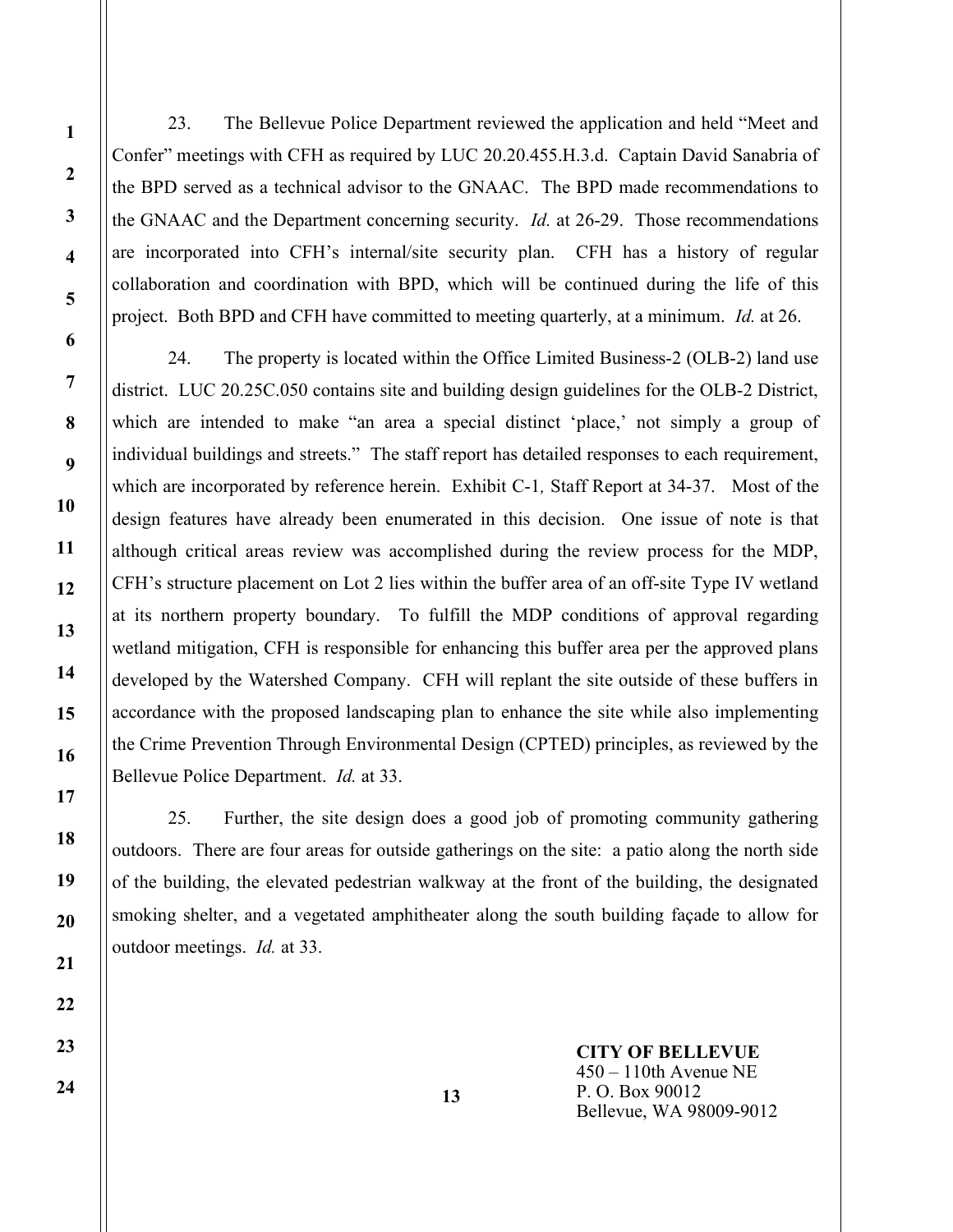#### C. Review under the State Environmental Policy Act

26. Review under the State Environmental Policy Act conducted for this proposal was completed and a Determination of Non-Significance was issued. *Id.* at 1. No appeals were filed.

#### D. Consistency with the Comprehensive Plan

27. Consistency with the Comprehensive Plan. The site is located within the Office Limited Business comprehensive plan designation and the Richards Valley Subarea. The Comprehensive Plan designation is consistent with the zoning classification of OLB-2.

28. Applicable Richards Valley Subarea Plan policies related to critical area protection include the following:

Policy S-RV-1: Enhance the natural environment within the industrial area by encouraging redevelopment to consider the natural features in site design, including but not limited to reducing impervious surfaces, improving the functions of wetlands and stream corridors, incorporating natural drainage features, retaining trees, and restoring vegetated corridors.

Policy S-RV-7: Retain and enhance existing vegetation on steep slopes, within wetland areas, and along stream corridors to control erosion and landslide hazard potential to protect the natural drainage system.

Policy S-RV-27: Encourage the retention and enhancement of special features such as unique open spaces, landmarks, and viewpoints.

 Discussion: In Richards Valley the stream and wetlands qualify as unique open space, the railroad trestle as a landmark and the view from Woodridge School grounds as a designated viewpoint.

Policy S-RV-28: Encourage the retention of vegetation during the clearing, grading, and construction.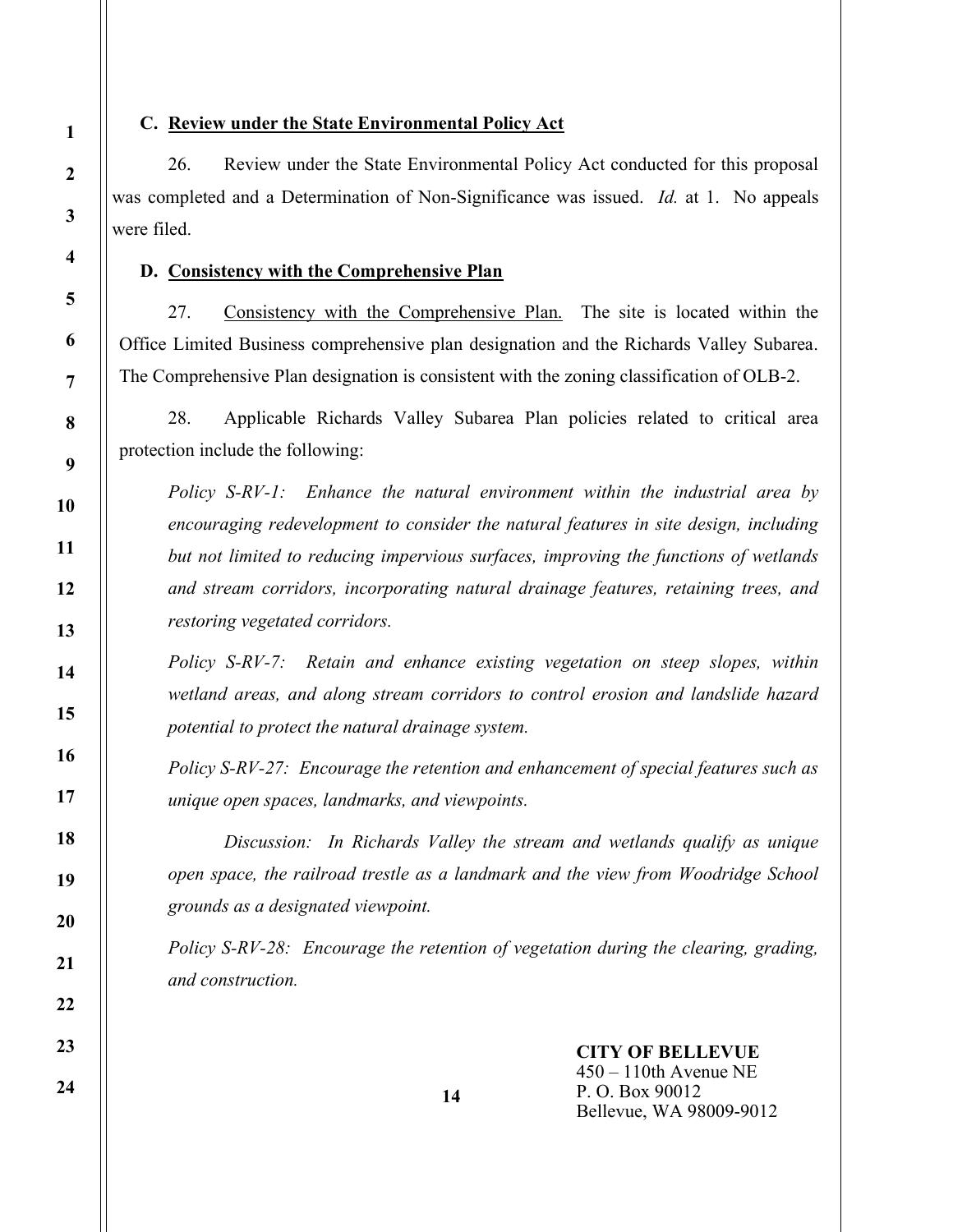29. The Master Development Plan (MDP), already approved, adheres to the above policies by concentrating development in the already disturbed areas of the campus. All the building and site development will occur in previously disturbed areas. No direct development impacts will occur in Sunset Creek and its associated floodplain. Additionally, the applicant will be retaining existing trees and understory, except to remove invasive vegetation, and landscaping the entire campus.

30. Development impacts to Sunset Creek and off-site wetlands near the northeast corner of the campus have been minimized. CFH's building footprint will be located within the buffer for a Type IV wetland that is off-site. Through the MDP and the Critical Areas Land Use Permit, both already approved, mitigation will be provided for the wetland buffer north of the CFH facility. CFH will be enhancing vegetation in undisturbed parts of the buffer to the Type IV wetland using appropriate native plantings.

31. The following Richards Valley Subarea Plan policy applicable to connectivity applies:

Policy S-RV-11: Develop a safe integrated on and off-street nonmotorized system emphasizing connections to schools, parks, transit, and other parts of Bellevue.

 Discussion: Richards Valley needs many nonmotorized improvements. These include better access to the schools, parks, and transit service. Because of its central location to other parts of Bellevue (such as Downtown, and the Kelsey Creek and Mercer Slough Parks), it is important for the off-street trail system to connect safely to on-street facilities.

32. The campus contains 1,200 lineal feet of pedestrian paths from Phase I development in the lower bench up to Phase II and III on the upper bench. A north/south pedestrian path will be provided to SE Eastgate Way within Puget Sound Energy and Olympic Pipeline easements that run north/south at the eastern property boundary of this site. As part of the frontage improvements along SE Eastgate Way, sidewalk will be provided along the entire length of the frontage of the property.

15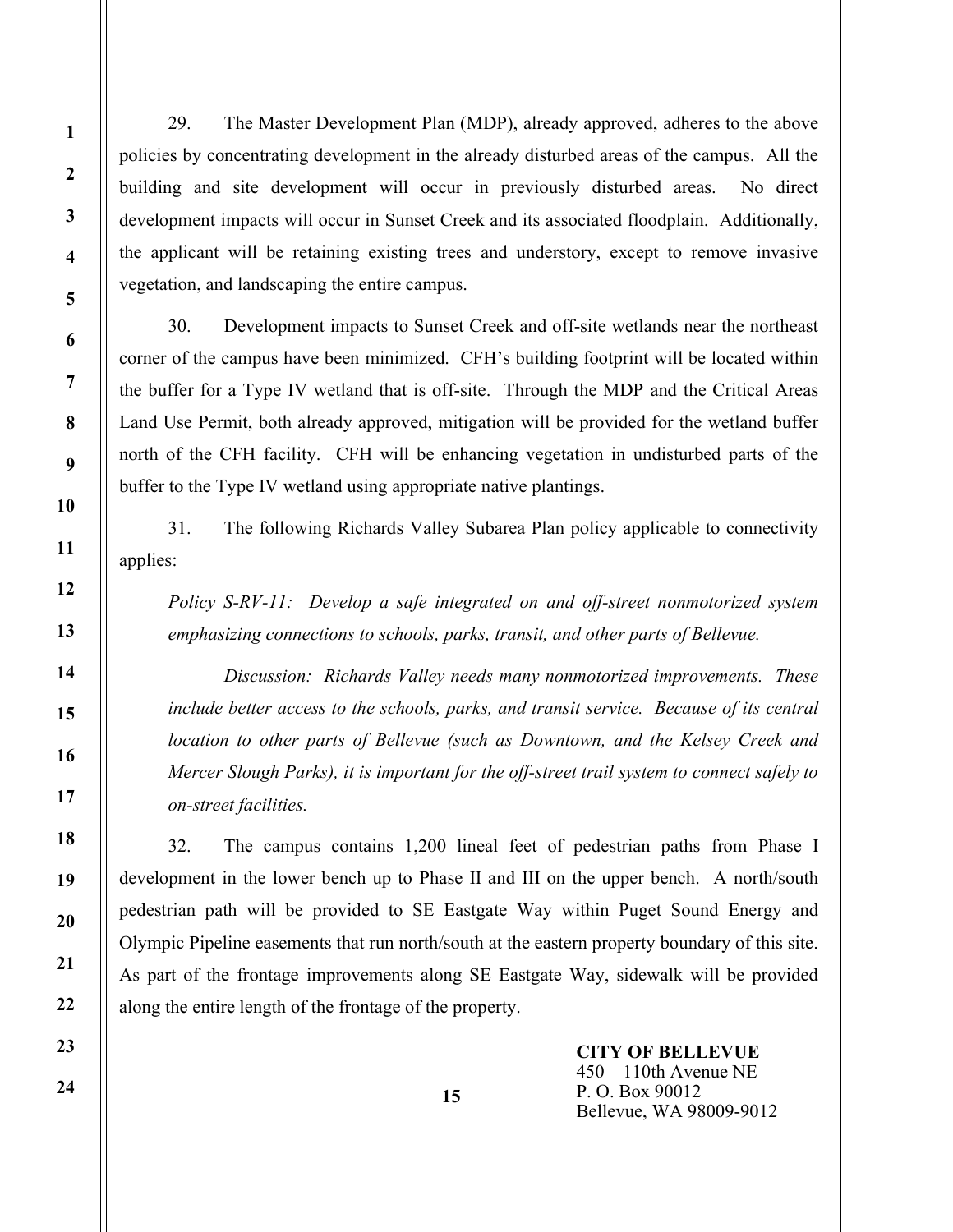33. The following Land Use Element policies apply:

Policy LU-6: Encourage new residential development to achieve a substantial portion of the maximum density allowed on the net buildable acreage.

Policy LU-15: Provide, through land use regulation, the potential for a broad range of housing choice to meet the changing needs of the community.

Policy LU-27: Encourage the master planning of multi-building and multi-parcel developments and large institutions to emphasize aesthetics and community compatibility. Include circulation, landscaping, open space, storm drainage, utilities, and building location and design in the master plan.

34. The MDP for the Eastgate Housing Campus has nearly maximized the development potential of this site. The MDP provides an opportunity for multiple housing types on one campus, including: affordable housing, supportive housing, and with this proposal, shelter housing. As stated previously, non-motorized access, connectivity, and landscaping are major design features of the MDP campus.

35. The following Housing Element policies apply:

Policy HO-2: Promote quality, community-friendly multifamily development, and mixed-use development, through features such as enhanced open space and pedestrian connectivity.

Policy HO-11: Encourage housing opportunities in mixed residential/commercial settings throughout the city.

Policy HO-21: Address the entire spectrum of housing needs, including the need for housing affordable to very low, low, and moderate-income households, through the city's affordable housing programs.

Policy HO-22: Work cooperatively with King County, A Regional Coalition for Housing (ARCH), and other Eastside jurisdictions to assess the need for, and to create affordable housing.

16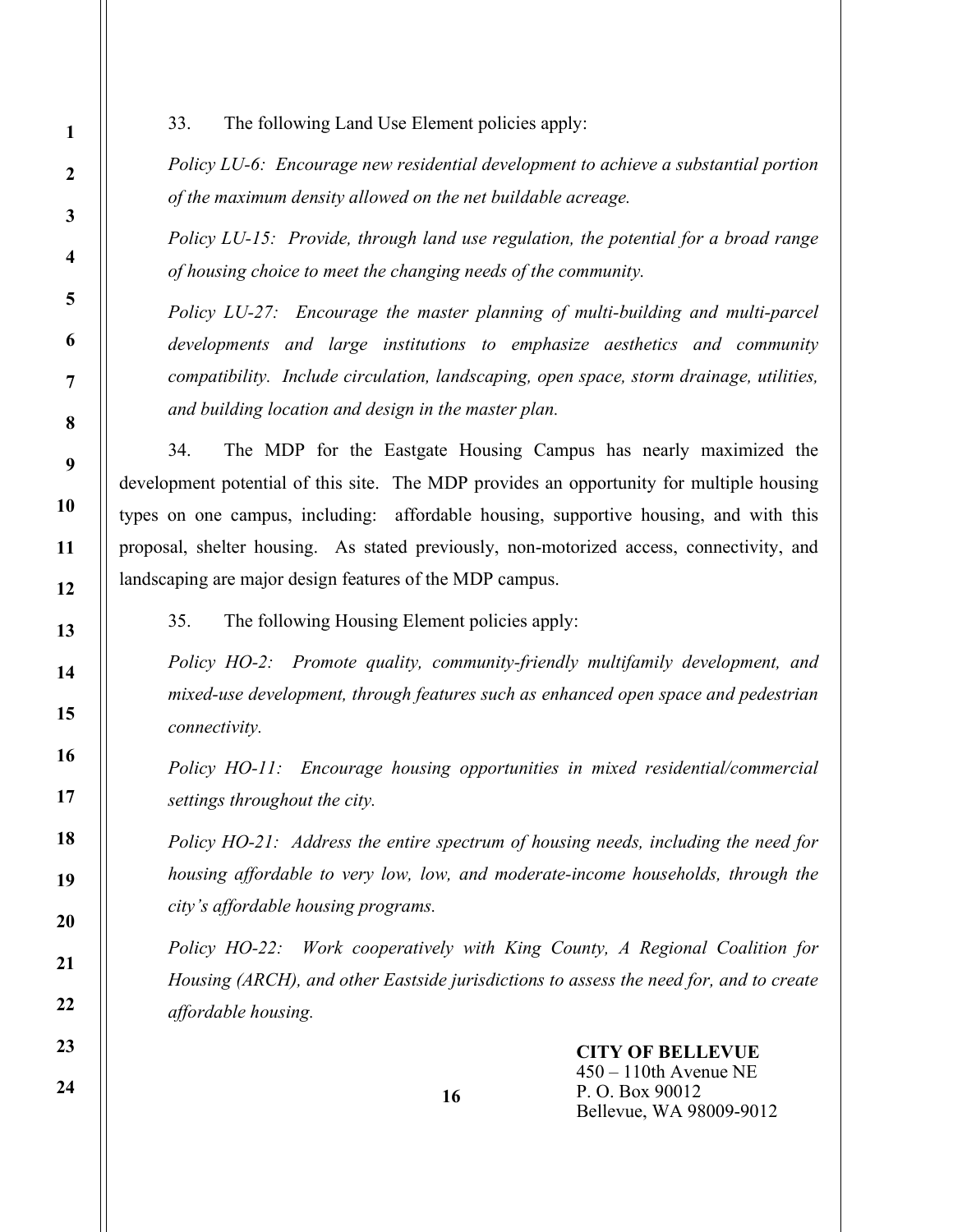36. As stated with respect to the Richards Valley Subarea Plan policy related to connectivity, the MDP campus will create pedestrian connections across the site, and to existing bus stops and the Eastgate Transit Center.

37. The Eastgate Housing Campus, as envisioned by the MDP, will provide affordable housing to residents at differing stages of housing need. In Phase I, 360 units of housing on the campus will be devoted to individuals who meet the 60 percent or less of average median income (AMI) threshold. Phase III of the MDP provides for 95 supportive housing units for individuals exiting homelessness. This proposal, Phase II, will provide a homeless shelter for 100 men year-round.

38. The placement of a permanent men's shelter housing 100 individuals on this campus fulfills the Council priority identified in 2014. The City has hosted CFH at interim locations since the winter of 2008, shifting to a year-round model in 2019. Currently, CFH is at an interim location at the Lincoln Center for a 100-bed men's shelter, with the lease expiring at the end of 2022. This proposal, if approved, moves the city forward in fulfilling the Council priority for a permanent men's shelter.

39. The location of the housing campus is convenient to transit from the Eastgate Park and Ride along with access to nearby Factoria for services and goods.

40. The city is a member of ARCH, which is a consortium made up of multiple eastside cities with the idea of pooling funds to advance and support the creation of affordable housing in the area concentrating on various needs of men, women, families, and youth. This proposal helps to fulfill the city's commitments through the ARCH consortium.

41. This proposal furthers the policy of developing affordable housing outside of the Downtown area so that it may be available in other areas of the city.

17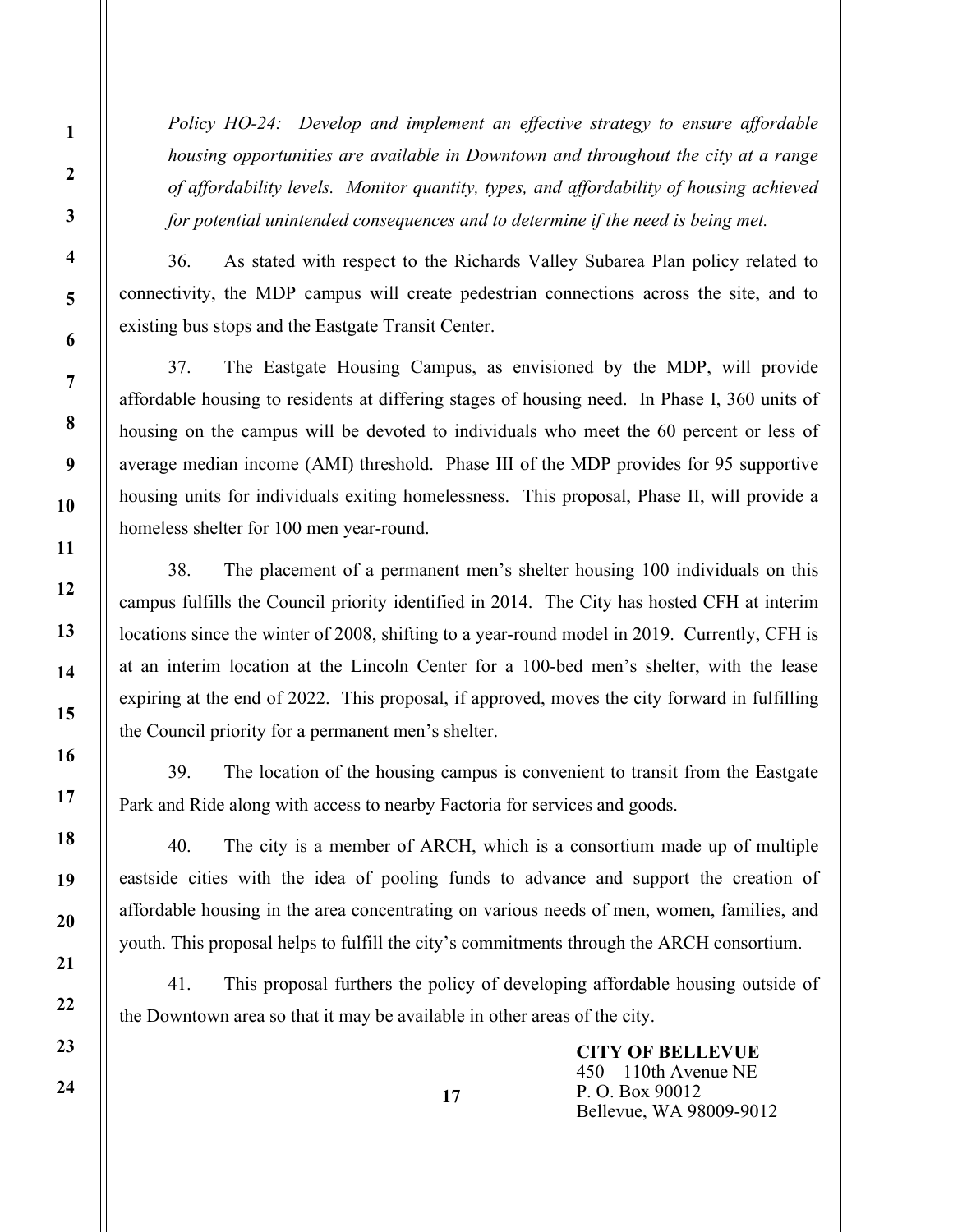42. The following Human Services Element policies apply:

HS-18: Support an intentional location community response to homelessness with housing and supportive services provided to families, youth, and single adults.

43. The MDP will provide affordable housing and supportive housing to families, while the CFH men's shelter will address the need for a permanent shelter for men. The ARCH municipalities will collectively address the various needs of men, women, families, and youth experiencing homelessness.

44. The analysis of the plan policies applicable to this proposal, as outlined on pages 37-40 of the staff report and incorporated herein by reference, indicate that the proposal is consistent with the plan. Nothing in the record indicates otherwise.

E. General.

45. Any finding of fact which may be deemed a conclusion of law is hereby adopted as such, and vice versa.

## CONCLUSIONS OF LAW

1. The Hearing Examiner has jurisdiction over this application. Under LUC

20.35.140.A, the following recommendation criteria apply:

The Examiner shall approve a project or approve with modifications if the applicant has demonstrated that the proposal complies with the applicable decision criteria of the Bellevue City Code. The applicant carries the burden of proof and must demonstrate that a preponderance of the evidence supports the conclusion that the application merits approval or approval with modifications. In all other cases, the Hearing Examiner shall deny the application.

 2. Under LUC 20.35.140.C, the Hearing Examiner may include conditions to ensure a proposal conforms to the relevant decision criteria.

3. LUC 20.35.140.D provides the relevant requirements for the Hearing

Examiner's written decision:

D. Written Decision of the Hearing Examiner.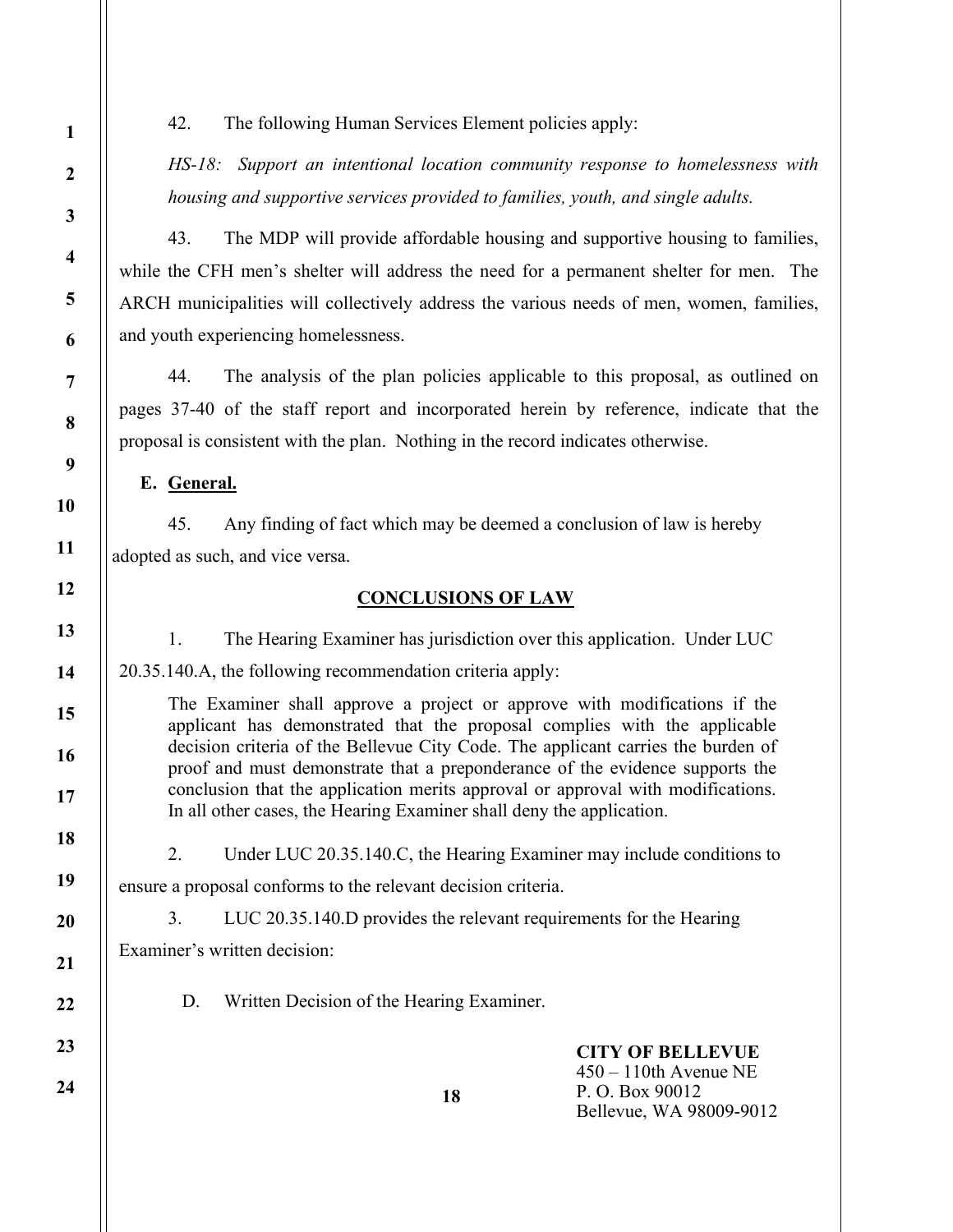| 1                       | The Hearing Examiner shall within 10 working days following the close of the<br>record distribute a written report supporting the decision. The report shall                   |  |  |  |  |
|-------------------------|--------------------------------------------------------------------------------------------------------------------------------------------------------------------------------|--|--|--|--|
| $\boldsymbol{2}$        | contain the following:                                                                                                                                                         |  |  |  |  |
| 3                       | 1. The decision of the Hearing Examiner; and                                                                                                                                   |  |  |  |  |
| $\overline{\mathbf{4}}$ | 2. Any conditions included as part of the decision; and                                                                                                                        |  |  |  |  |
| 5                       | 3. Findings of facts upon which the decision, including any conditions,<br>was based and the conclusions derived from those facts; and                                         |  |  |  |  |
| 6<br>7                  | 4. A statement explaining the process to appeal the decision of the<br>Hearing Examiner to the City Council.                                                                   |  |  |  |  |
|                         | Under LUC 20.30B.140, the City may approve or approve with modifications<br>4.                                                                                                 |  |  |  |  |
| 8                       | an application for a conditional use permit if:                                                                                                                                |  |  |  |  |
| 9                       | A. The conditional use is consistent with the Comprehensive Plan; and                                                                                                          |  |  |  |  |
| 10                      | B. The design is compatible with and responds to the existing or intended                                                                                                      |  |  |  |  |
| 11                      | character, appearance, quality of development and physical characteristics of<br>the subject property and immediate vicinity; and                                              |  |  |  |  |
| 12                      | C. The conditional use will be served by adequate public facilities including                                                                                                  |  |  |  |  |
| 13                      | streets, fire protection, and utilities; and                                                                                                                                   |  |  |  |  |
| 14                      | D. The conditional use will not be materially detrimental to uses or property in<br>the immediate vicinity of the subject property; and                                        |  |  |  |  |
| 15                      | E. The conditional use complies with the applicable requirements of this Code.                                                                                                 |  |  |  |  |
| 16                      | 5.<br>As documented in the Findings of Fact, the proposal is consistent with the                                                                                               |  |  |  |  |
| 17                      | comprehensive plan. The proposal meets Criteria A for a conditional use permit, above.                                                                                         |  |  |  |  |
| 18                      | The proposal also meets Criteria B for a conditional use permit.<br>6.<br>The                                                                                                  |  |  |  |  |
| 19                      | proposed shelter facility is part of a master planned development of the larger Eastgate                                                                                       |  |  |  |  |
|                         | Housing Campus, which includes landscaping for the entire campus and pedestrian                                                                                                |  |  |  |  |
| 20                      | connections throughout. All colors and materials for the shelter will complement the<br>adjacent multi-family units on Lots 1 and 3. Although the building is three-story, the |  |  |  |  |
| 21                      | façade and mass will be broken up through the use of varied materials and a large mural.                                                                                       |  |  |  |  |
| 22                      |                                                                                                                                                                                |  |  |  |  |
| 23                      | <b>CITY OF BELLEVUE</b>                                                                                                                                                        |  |  |  |  |
| 24                      | $450 - 110$ th Avenue NE<br>P.O. Box 90012<br>19<br>Bellevue, WA 98009-9012                                                                                                    |  |  |  |  |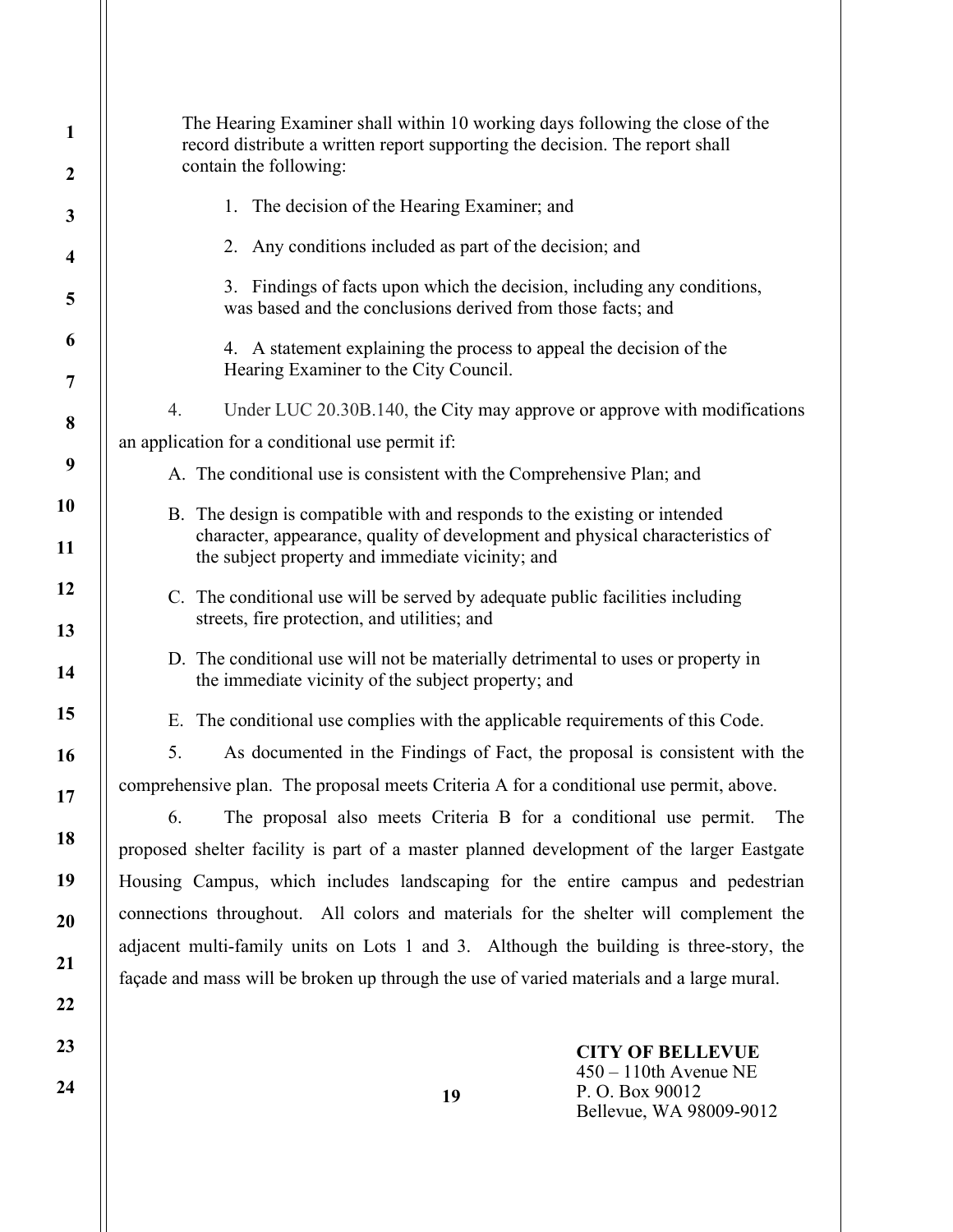7. The proposal meets Criteria C for a conditional use permit. The site will be served by adequate public facilities, including fire protection and utilities. The Transportation Department recommends approval of the conditional use permit on condition that transportation infrastructure improvements and traffic management policies as outlined in the approval conditions are implemented. The police department has been closely involved in the planning and design of this facility, and will have ongoing involvement with CFH in the operation of the facility. Please refer to Conditions of Approval attached to this report at A, B, C, D, and E.

 8. The proposal complies with Criteria D for a conditional use permit. As conditioned, the CFH proposal for a permanent men's shelter will not be detrimental to uses in the immediate vicinity of the property. CFH has complied with all requirements for a homeless services use, as noted elsewhere in this decision. In addition, CFH has worked with the adjacent neighborhood through the Good Neighbor Agreement Advisory Committee (GNAAC) as required by the code. Impacts to existing adjacent uses and discussions around the issue of the shelter's context, design, and operations have been contemplated during the GNAAC meetings. The GNAAC made recommendations to the Director, which the Director has reviewed. The intent of the GNAAC's recommendations were to reduce impacts to adjacent uses in the vicinity through conditions of approval to the conditional use permit. The Director incorporated appropriate recommendations into the Good Neighbor Agreement.

9. The GNAAC also had the opportunity to review CFH's Standard Operating Procedures, Safety and Security Plan, and Code of Conduct. Section D and E of the approval conditions include GNAAC recommended conditions regarding context, design, and operation of the shelter facility.

 10. The proposal complies with Criteria E for a conditional use permit. As documented throughout this decision and in the staff report and associated attachments, this proposal meets the applicable requirements of the land use code. The Examiner notes that

> CITY OF BELLEVUE 450 – 110th Avenue NE P. O. Box 90012 Bellevue, WA 98009-9012

20

24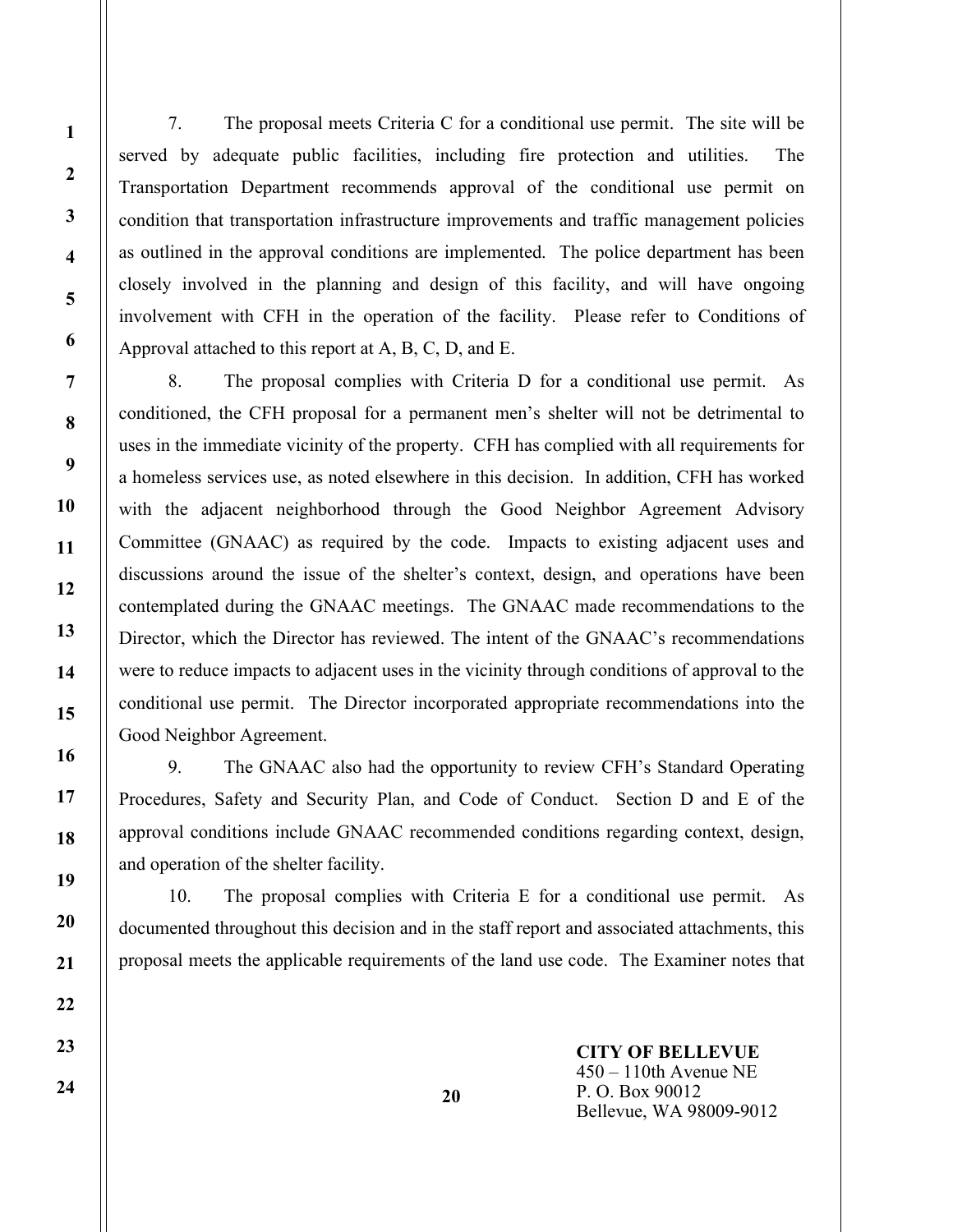pages 41-45, already incorporated by reference in this decision, details specifically how the proposal meets the homeless services use requirements of the code.

11. The staff report has done a very thorough job of documenting how the proposal meets the requirements for conditional use approval and the Hearing Examiner incorporates the discussion contained in the staff report at pp. 37-45 by reference in its entirety as a part of this decision. The Examiner concludes that the proposal meets each of the criteria for approval of a conditional use.

 12. The conditions of approval recommended by the Department are reasonable and capable of being accomplished, and they should be required to assure the conditional use as proposed meets the criteria of LUC 20.30B.140.

#### **DECISION**

The Hearing Examiner grants approval of the conditional use, with the attached conditions of approval as recommended by the Department.

SO ORDERED, this 19<sup>th</sup> day of November 2021.

Burbara, D. Elvlechman

Barbara Dykes Ehrlichman Hearing Examiner

1

2

3

4

5

CITY OF BELLEVUE 450 – 110th Avenue NE

P. O. Box 90012 Bellevue, WA 98009-9012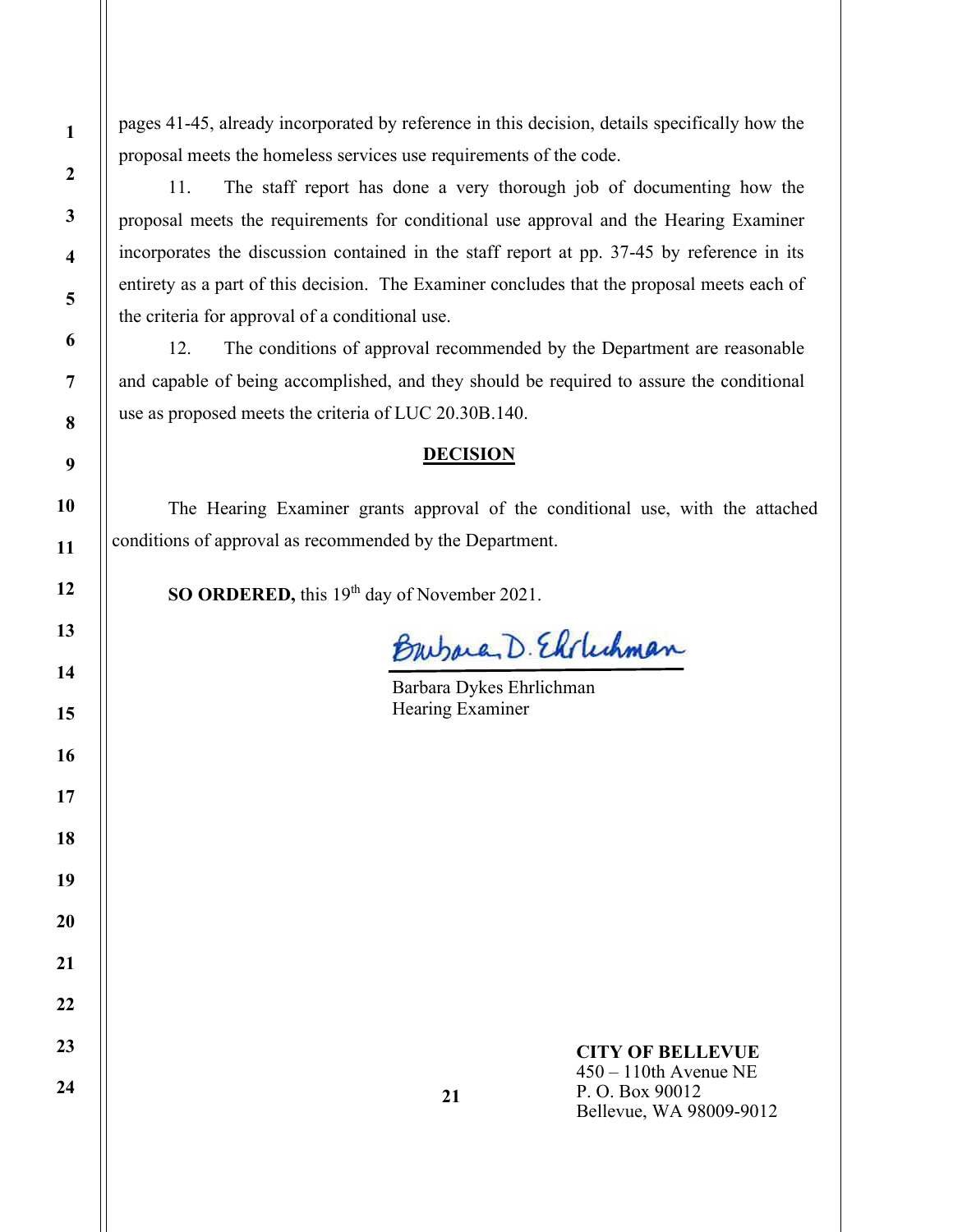# NOTICE OF RIGHT TO APPEAL AND TIME LIMIT

(Pursuant to Resolution No. 9473)

# RIGHT TO APPEAL-TIME LIMIT

Persons and entities identified in Land Use Code (LUC) 20.35.150, may appeal the recommendation of the Hearing Examiner to the Bellevue City Council by filing a written statement of the Findings of Fact or Conclusions of Law which are being appealed, and paying a fee, if any, as established by ordinance or resolution, no later than 14 calendar days following the date that the decision was mailed. The written statement must be filed together with an appeal notification form, available from the City Clerk. The written statement of appeal, the appeal notification form, and the appeal fee, if any, must be received by the City Clerk no later than 5:00 p.m. on Friday, December 3, 2021.

# TRANSCRIPT OF HEARING-PAYMENT OF COST

An appeal of the Hearing Examiner's recommendation requires the preparation of a transcript of the hearing before the Hearing Examiner. Within thirty (30) days of the decision which is appealed from, the appellant shall order from the City Clerk, on a form provided by the Clerk, a full transcript of the hearing before the Hearing Examiner. At the time the order for transcription is placed, the appellant shall post security in the amount of One Hundred Dollars (\$100.00) for each hearing hour to be transcribed. If appellant fails to post security, the appeal shall be considered abandoned.

Additional requirements and procedures concerning appeals filed with the Council are found at Resolution 9473 and in the City of Bellevue Land Use Code.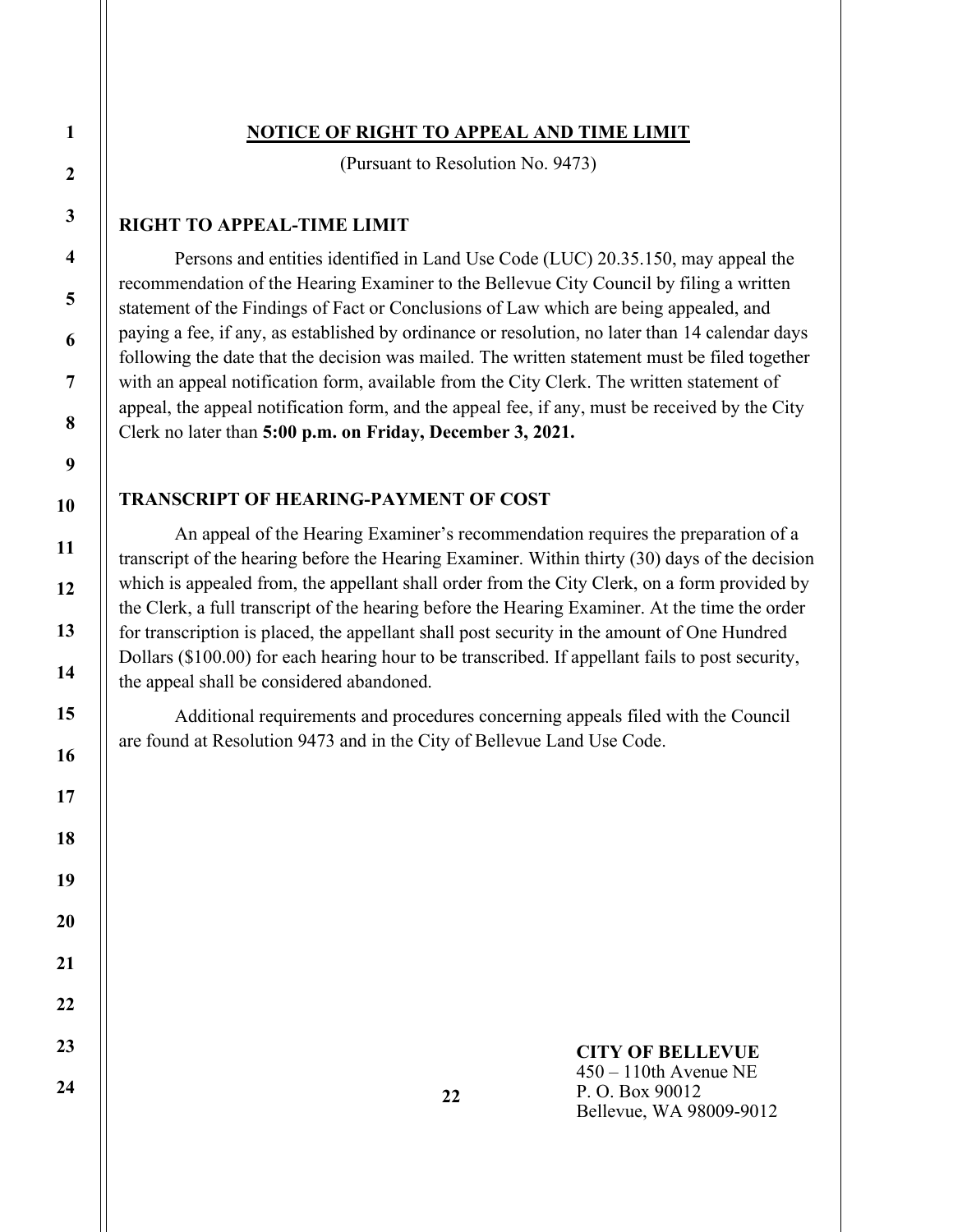# ATTACHMENT: CONDITIONS OF APPROVAL

# A. GENERAL CONDITIONS

 1. COMPLIANCE WITH BELLEVUE CITY CODES AND ORDINANCES: The applicant shall comply with all applicable Bellevue City Codes and Ordinances including but not limited to:

| Clearing and Grading Code - BCC 23.76<br><b>Bellevue Development Standards</b>        | Savina Uzunow<br>$\epsilon$             | 425/452-7860 |
|---------------------------------------------------------------------------------------|-----------------------------------------|--------------|
| Transportation Code - BCC 14.60<br>Trans. Improvement Program - BCC.22.16             | <b>Ryan Miller</b>                      | 425/452-2065 |
| Right-of-Way Use Permit - BCC 14.30                                                   | <b>Tim Stever</b>                       | 425/425-4294 |
| <b>Bellevue Utilities Code - BCC Title 24</b>                                         | <b>Mark Dewey</b>                       | 425/452-6179 |
| Construction Codes - BCC Title 23                                                     | <b>Bob Snyder</b>                       | 425/452-4475 |
| Land Use Code - BCC Title 20<br>Sign Code - BCC Title 22B<br>Noise Control - BCC 9.18 | <b>Antoinette Pratt</b><br>$\mathbf{g}$ | 425/452-5374 |
| Uniform Fire Code - BCC 23.11                                                         | Derek Landis                            | 425/452-4112 |
| <b>Bellevue Police Department</b>                                                     | David Sanabria                          | 425/452-2821 |

2. Signs: A separate sign package shall be submitted to DSD for staff review and approval. Any proposed sign shall be architecturally compatible with the existing building.

Authority: BCC 22B.10.040.B.1,2 Reviewer: Antoinette Pratt, Land Use

3. Land Use Exemption (LUX): If the applicant revises the building materials, details or colors for this proposal, the revision shall be processed via the LUX process for Development Services Department review and approval.

In addition to the above, the mural art proposed for the south building façade is undefined at this time. CFH will need to apply for a Land Use Exemption (LUX) once a mural design is agreed upon for staff review and approval.

Authority: LUC 20.30B.170 Reviewer: Antoinette Pratt, Land Use

4. Preliminary Design, Utility Codes and Engineering Standards: Utility Department approval of the design review application is based on the conceptual design only. Minor changes to the site layout may be required to accommodate the utilities after land use design review is approved. The water, sewer, and storm drainage systems are required to be designed per the current City of Bellevue Utility Codes and Utility Engineering Standards.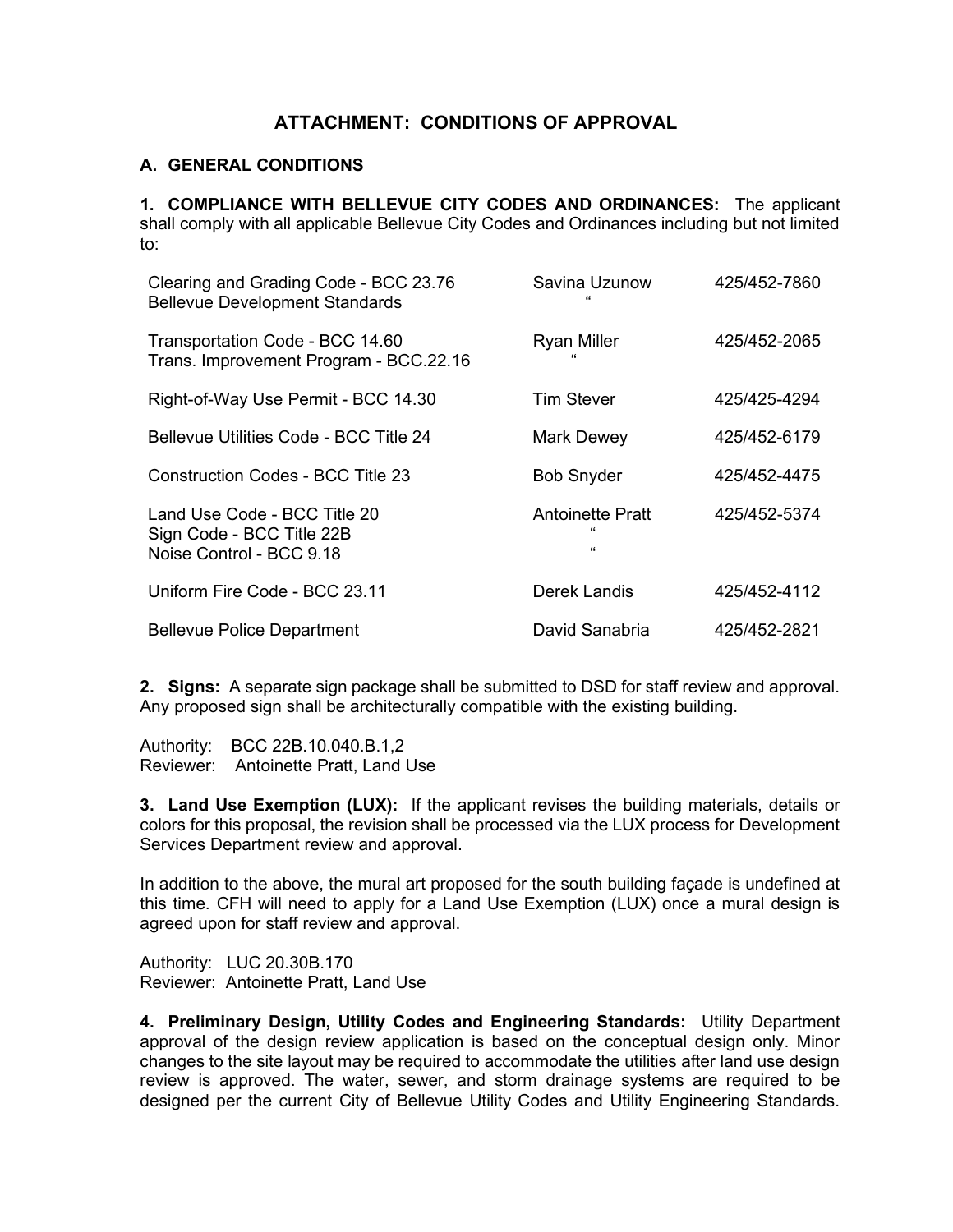Utilities Department construction plan review, approval, and field inspection is performed under the Utility Developer Extension Agreement (DEA) and Utilities Permit Processes. A water, sewer and storm Developer Extension Agreement will be required for the project and is required to be approved, constructed and accepted prior to any Certificate of Occupancy granted for project buildings. Water, sewer and storm easements will be required for the site.

Authority: BCC Title 24.02, 24.04, 24.06 Reviewer: Mark Dewey, Utilities

5. Vehicular Access and Turning Restrictions: There are currently no new turning restrictions required for the access on SE Eastgate Way however, the City may restrict left turns in the future based upon traffic safety.

Authority: BCC 14.60.150 Reviewer: Ryan Miller, Transportation

6. Provisions for Loading: The property owner shall provide an off-street loading space which can access a public street. This must include an off-street location for garbage pick-up, which must be acceptable to the garbage hauler. On-street loading and unloading will not be permitted on SE Eastgate Way.

Authority: LUC 20.20.590.K.4; BCC 14.60.180 Reviewer: Ryan Miller, Transportation

7. Air Pollution from Construction Vehicles and Equipment: Construction vehicles and heavy construction equipment shall emit the least amount of air pollution as possible. While on city streets, all construction vehicles shall meet the requirements of the Revised Code of Washington 46.61.655 for covered loads.

Authority: State Environmental Policy Act, Bellevue City Code, 23.76, Revised Code of Washington 46.61.655 Reviewer: Antoinette Pratt, Land Use

B. PRIOR TO ISSUANCE OF ANY CLEAR AND GRADE PERMIT

1. Right of Way Use Permit: Prior to issuance of any construction or clearing and grading permit, the applicant shall secure applicable right-of-way use permits from the City's Transportation Department, which may include:

- a) Designated truck hauling routes.
- b) Truck loading/unloading activities.
- c) Location of construction fences.
- d) Hours of construction and hauling.
- e) Requirements for leasing of right of way or pedestrian easements.
- f) Provisions for street sweeping, excavation and construction.
- g) Location of construction signing and pedestrian detour routes.
- h) All other construction activities as they affect the public street system.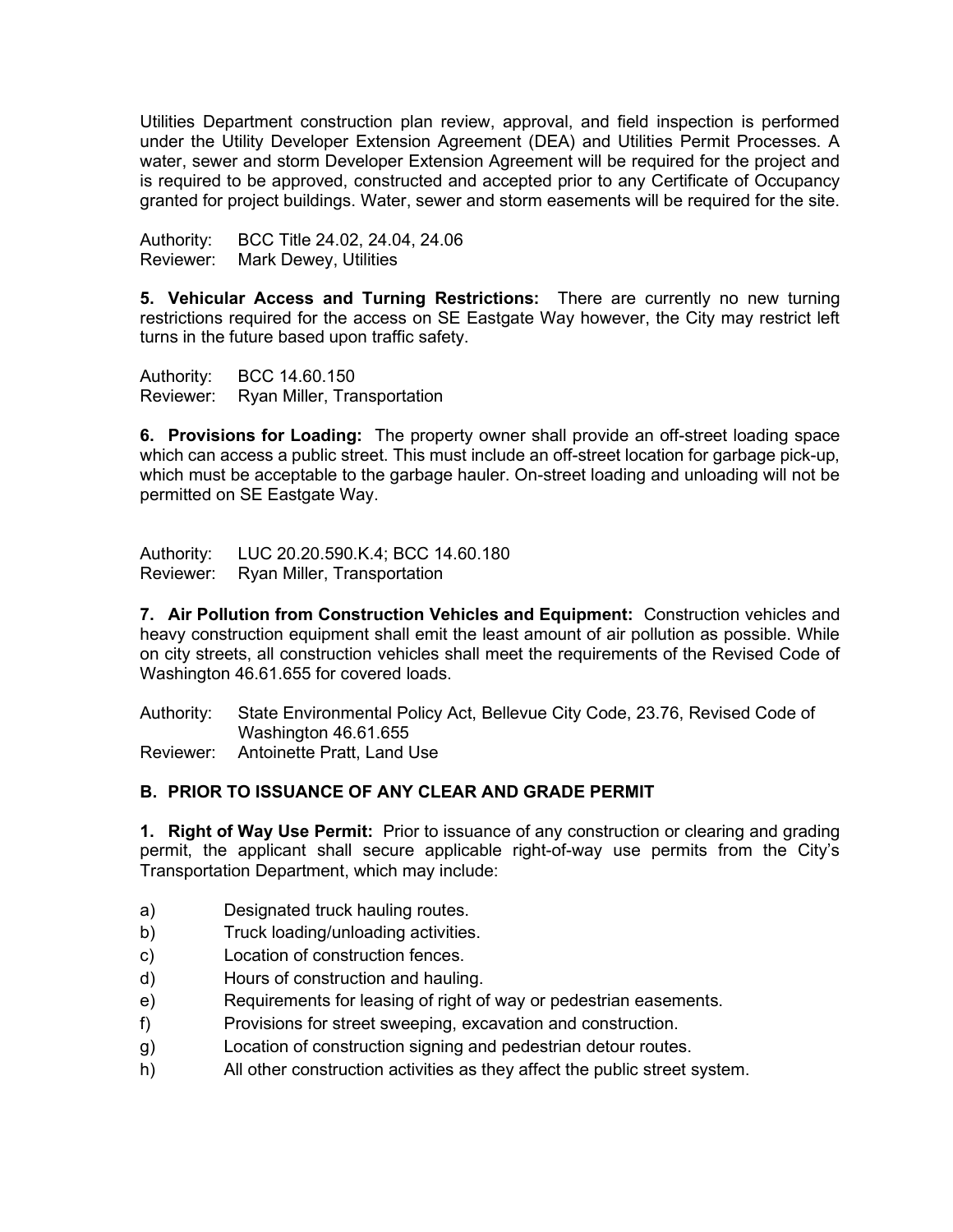In addition, the applicant shall submit for review and approval a plan for providing pedestrian access during construction of this project. Access shall be provided at all times during the construction process, except when specific construction activities such as shoring, foundation work, and construction of frontage improvements prevents access. General materials storage and contractor convenience are not reasons for preventing access.

The applicant shall secure sufficient off-street parking for construction workers before the issuance of a clearing and grading, building, a foundation or demolition permit.

Authority: BCC 11.70 & 14.30 Reviewer: Tim Stever, ROW

2. Clearing and Grading Permit: The clearing and grading reviewer has reviewed the plans and materials submitted for this project and has approved the clearing and grading portion of the design review application. Approval of this design review does not constitute an approval of any construction permit. An application for a clearing and grading permit must be submitted and approved before construction can begin. Plans submitted as part of any permit application for this project shall be consistent with the activity permitted under this approval and must comply with the City of Bellevue Clearing and Grading Code (BCC 23.76).

Authority: BCC 14.60.090 Reviewer: Savina Uzunow, Clearing and Grading

3. Construction Hours: Normal hours for construction related noises are from 7:00 a.m. to 6:00 p.m. Monday through Friday and 9:00 a.m. to 6:00 p.m. on Saturday. No deliveries shall be scheduled prior to 7:00 a.m. or after 6:00 p.m. Exceptions for construction related noise limitations contained in the Noise Control Code may possibly be granted pursuant to 9.18.020C.1 for work which cannot be undertaken during exempt hours. No blanket exemption exists. Allowances for short term work outside of normal hours for construction related noise shall be limited and will be reviewed on a case by case basis through a separate noise permit to verify necessity and compliance with exemptions that are allowed through BCC 9.18.040.

Authority: BCC 9.18.040 Reviewer: Antoinette Pratt, Land Use

4. Transportation Infrastructure Improvements and Civil Engineering Plans: Civil engineering plans produced by a qualified engineer must be approved by the Transportation Department prior to issuance of the clearing and grading permit. The design of all street frontage improvements and driveway accesses must be in conformance with the requirements of the Americans with Disabilities Act, the Transportation Development Code, the provisions of the Transportation Department Design Manual, and specific requirements stated elsewhere in this document. All relevant standard drawings from the Transportation Department Design Manual shall be copied exactly into the final engineering plans.

Transportation Infrastructure Improvements that were levied under 20-112403-LP for the MDP are required to be completed prior to CFH receiving any form of Certificate of Occupancy:

- o SE Eastgate Way street improvements for the length of the Campus
	- Construct a 2-ft wide buffer
	- Construct a 5-ft wide WVB bicycle lane
	- Construct new concrete curb and gutter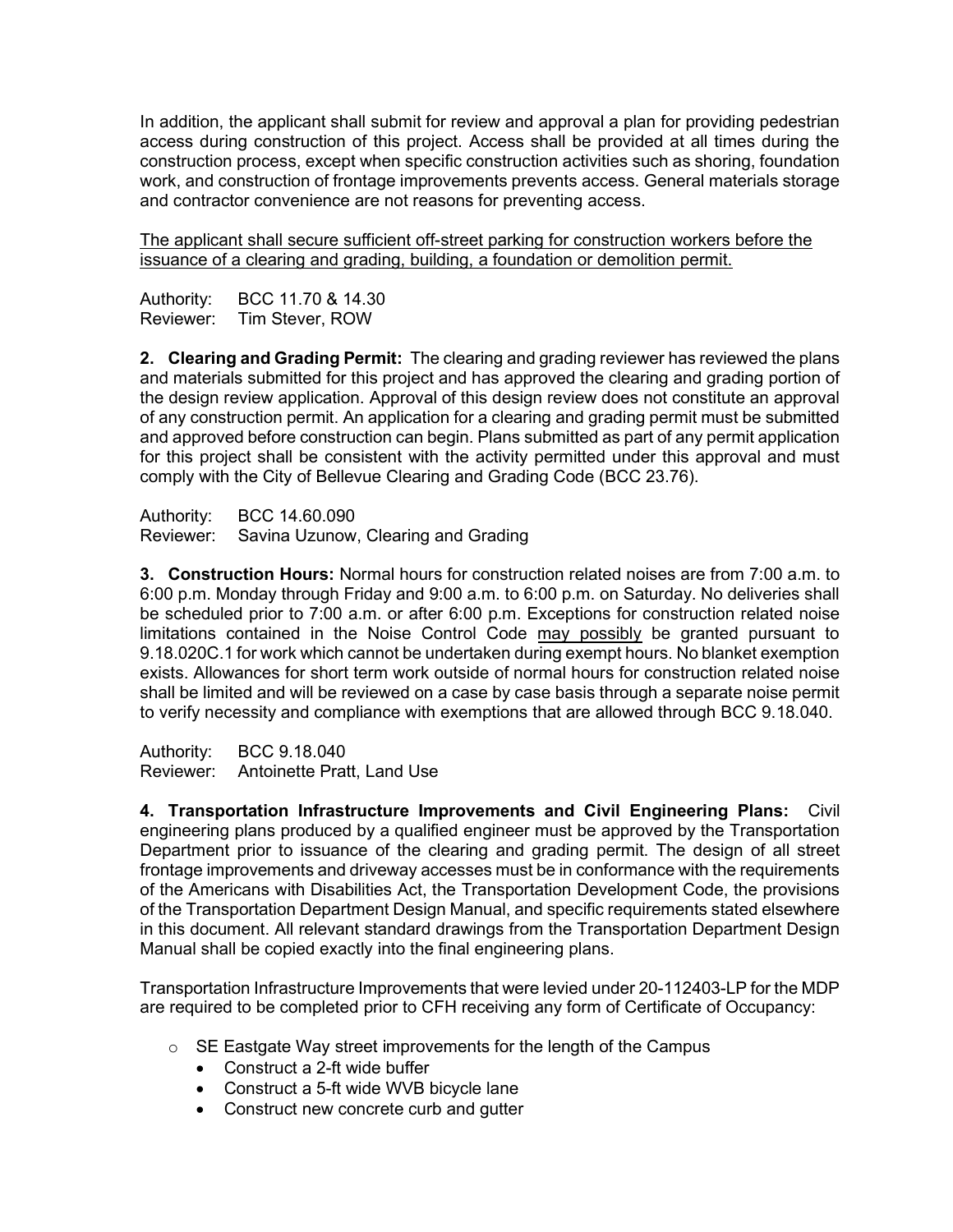- Construct a 5-ft wide planter with spray irrigation from a private water source. Ground cover, street trees, root barrier, and soil preparation is required to meet Bellevue Standards
- 6-ft wide clear width concrete sidewalk
- $\circ$  There is an existing vehicular barrier of SE Eastgate Way that shall be required to be removed. Any previous wall or barrier shall be removed a minimum of 4-ft below grade.
- $\circ$  All of the frontage improvements shall be constructed at the grade of SE Eastgate Way and no part shall be installed above or below the public road.
- o Street lighting is required to meet Bellevue Standards.
- o Sidewalks, Driveways, and ADA Ramps shall be ADA compliant and meet all City Standards.
- $\circ$  The project shall be relocated and remove the existing signal and service cabinets as needed to install the required frontage improvements.
- $\circ$  Installation of conduit is required for the length of the project per the concrete sidewalk standard detail.
- o Mountable curb with traffic rated sidewalk will be required int eh SE corner of the project to allow infrequent maintenance access to existing easement holders.
- $\circ$  Horizon Housing Alliance Affordable Housing shall provide an access easement to the CFH Permanent Men's Homeless Shelter to provide the landlocked parcel access to SE Eastgate Way.
- o Horizon Housing Alliance Affordable Housing shall provide an access easement for the parking lot that fulfills circulation, trash pickup, and loading requirements of the CFH Permanent Men's Homeless Shelter.
- $\circ$  The permanent Men's Homeless Shelter shall construct portions of the parking lot and drive aisles within the access easement from Horizon Housing Alliance Affordable Housing to fulfill their requirements for access to SE Eastgate Way, circulation, trash pickup, and loading if they construct first with phase two. If Phase three is constructed first that project shall complete all parking lot and drive aisles including those to SE Eastgate Way as shown on their property in the approved MDP plans.
- 1. The Americans with Disabilities Act (ADA)
- a. ADA requires that sidewalk cross slopes not exceed two percent. The sidewalk cross slope may be less than two percent only if the sidewalk has a longitudinal slope sufficient to provide adequate drainage. Bellevue's standard for curb height is six inches, except where curb ramps are needed. The engineering plans must comply with these requirements, and must show adequate details, including spot elevations, to confirm compliance. New curb and sidewalk shall be constructed in compliance with these requirements. Building elevations shall be consistent with the required curb and sidewalk elevations. Spot elevations must be included in the building plans in a manner that proves that building elevations are designed to correspond to the sidewalk elevations shown in the engineering plans, especially at entrances and other key points. Curb and sidewalk elevations will not be revised to fit the building, and city inspectors may require spot surveys during construction in order to confirm the required elevations. All new and existing junction boxes shall have non-slip lids installed. All new and existing junction boxes shall have foundry applied non-slip lids within the public sidewalk.

ADA also requires provision of a safe travel path for visually handicapped pedestrians. Potential tripping hazards are not allowed in the main pathway. Any planter boxes installed in the sidewalk to improve pedestrian sight distance at driveways must be designed to reduce the tripping potential and must not extend more than two feet into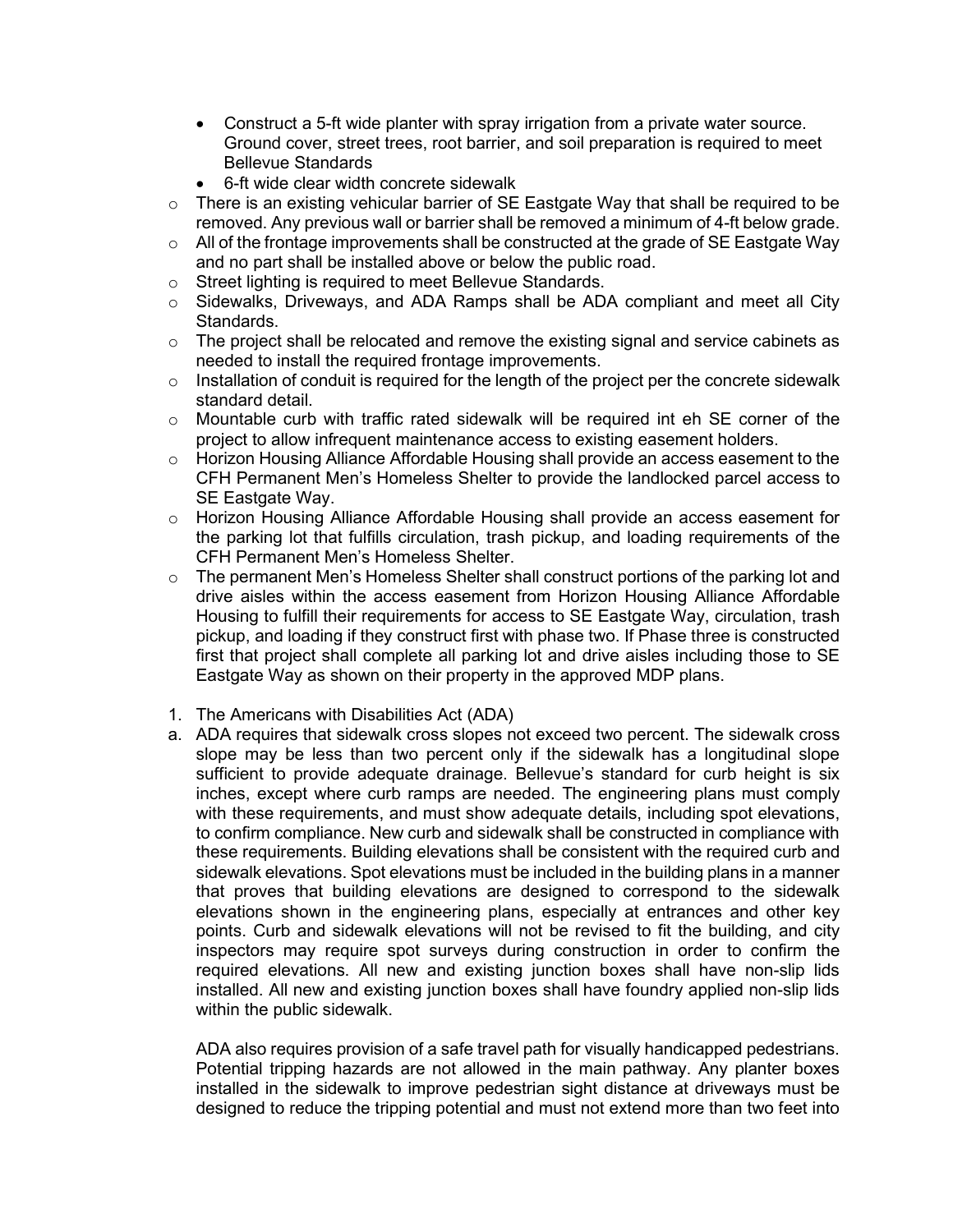the public sidewalk. Traffic signal controller boxes and streetlight contactor cabinets must be located so as not to interfere with the main pedestrian path. Buildings shall be designed so that doors do not swing out into the pedestrian path. Installation of colored or textured bands to guide pedestrians in the direction of travel is advisable, subject to the requirements for non-standard sidewalk features. ADA-compliant curb ramps shall be installed where needed, consistent with City and WSDOT standard drawings. If such standards cannot be met, then deviation from standards must be justified on a Design Justification Form to be filed with the Transportation Department.

- 2. No soil nailing or shoring is allowed under a street right of way or sidewalk/utility easement or multi-use easement without an indemnification agreement that protects the city.
- 3. No fixed objects, including fire hydrants, trees, and streetlight poles, are allowed within ten feet of a driveway edge, defined as Point A in standard drawing SW-140-1 or equivalent. Fixed objects are defined as anything with breakaway characteristics greater than a four-inch by four-inch wooden post.
- 4. No new overhead utility lines will be allowed within or across any right of way or sidewalk easement, and existing overhead lines must be relocated underground.
- 5. The applicant is required to coordinate mailbox location with the Bellevue Postmaster and show the mailbox location on the engineering plans.
- 6. A dedicated channelization and signage plan is required.

Construction of all street and street frontage improvements must be completed prior to closing the clear and grade permit and right of way use permit for this project. A Design Justification Form must be provided to the Transportation Department for any aspect of any pedestrian route adjacent to or across any street that cannot feasibly be made to comply with ADA standards. Design Justification Forms must be provided prior to approval of the clear and grade plans for any deviations from standards that are known in advance. Forms provided in advance may need to be updated prior to project completion. For any deviations from standards that are not known in advance, Forms must be provided prior to project completion.

Authority: BCC 14.60; Transportation Department Design Manual; Americans with Disabilities Act

Reviewer: Ryan Miller, Transportation

# C. PRIOR TO ISSUANCE OF ANY BUILDING PERMIT

**1. Transportation Impact Fee:** Payment of the traffic impact fee will be required at the time of building permit issuance. If multiple building permits will be issued, the impact fee will be tied to the primary above-ground permit. Removal of existing buildings will be eligible for impact fee credit for the phase in which the buildings are removed. If any credit remains, it may be applied to the next phase permitted. Impact fees are subject to change and the fee schedule in effect at the time of building permit issuance will apply.

This project does appear to meet traffic impact fee exemptions as listed in the Bellevue City Code. The CFH Shelter project will be required to provide documentation to support the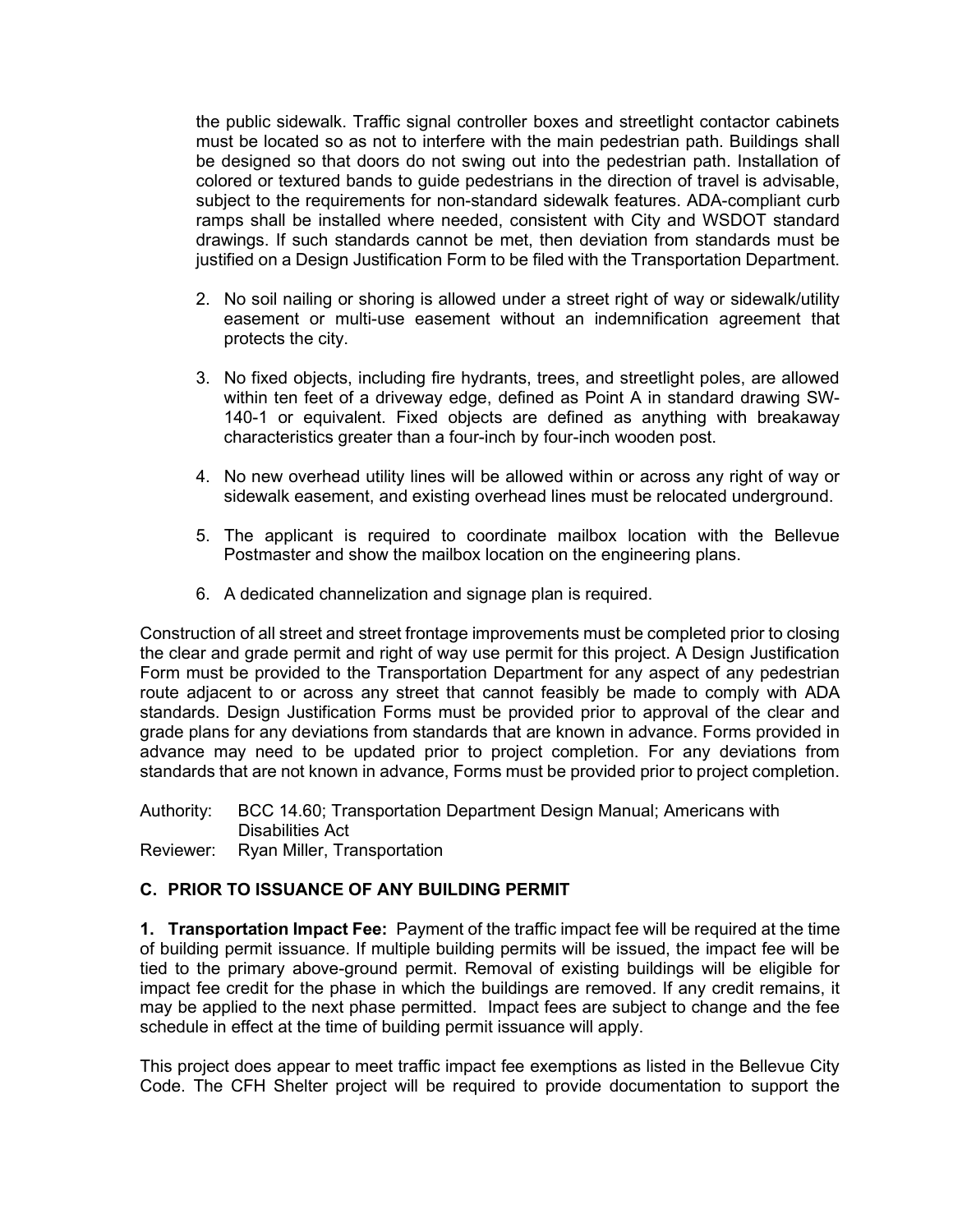identified exemption prior to issuance of any building permits. Some exemptions may also require a signed agreement with the City that will need to be completed and recorded.

Authority: BCC 22.16 Reviewer: Ryan Miller, Transportation

2. Building and Site Plans – Transportation: The building grade and elevations shall be consistent with the curb and sidewalk grade shown in the approved civil engineering plans. During construction, city inspectors may require additional survey work at any time in order to confirm proper elevations. Building plans, landscaping plans, and architectural site plans must accommodate on-site traffic markings and signs and driveway design as specified in the engineering plans. Building plans, landscaping plans, and architectural site plans must comply with vehicle and pedestrian sight distance requirements, as shown on the engineering plans.

Authority: BCC 14.60.060; 110; 120; 150; 180; 181; 190; 240; 241 Reviewer: Ryan Miller, Transportation

**3. Existing Easements:** There are several existing easements on the site including those with overhead transmission lines on the east, the Olympic pipeline on the east, and slope/drainage easements in the SW corner of the project. Any easements contained on this site which are affected by this development must be identified. Any negative impact that this development has on those easements must be mitigated or easements relinquished.

Authority: BCC 14.60.100 Reviewer: Ryan Miller, Transportation

4. Easements: Horizon Housing Alliance Affordable Housing shall provide an access easement to the CFH Permanent Men's Homeless Shelter to provide the landlocked parcel access to SE Eastgate Way.

Horizon Housing Alliance Affordable Housing shall provide an access easement for the parking lot that fulfills circulation, trash pickup, and loading requirements of the CFH Permanent Men's Homeless Shelter.

Authority: BCC 14.60.100 Reviewer: Ryan Miller, Transportation

5. Transportation Management Program: The owner of the property being developed shall sign and record at the King County Office of Records and Elections an agreement to establish a Transportation Management Program to the extent required by Sections 14.60.070 and 14.60.080.

Authority: BCC 14.60.070; 080

Reviewer: Ryan Miller, Transportation

6. Electrical Outlets – Day Center: CFH has evaluated the anticipated day center demands based on current use and will provide roughly 50 outlets including a dedicated charging station. However, CFH shall conduct a further evaluation to provide additional outlets at the underside of the counters in the dining/ multi-purpose area to ensure wide accessibility to said outlets.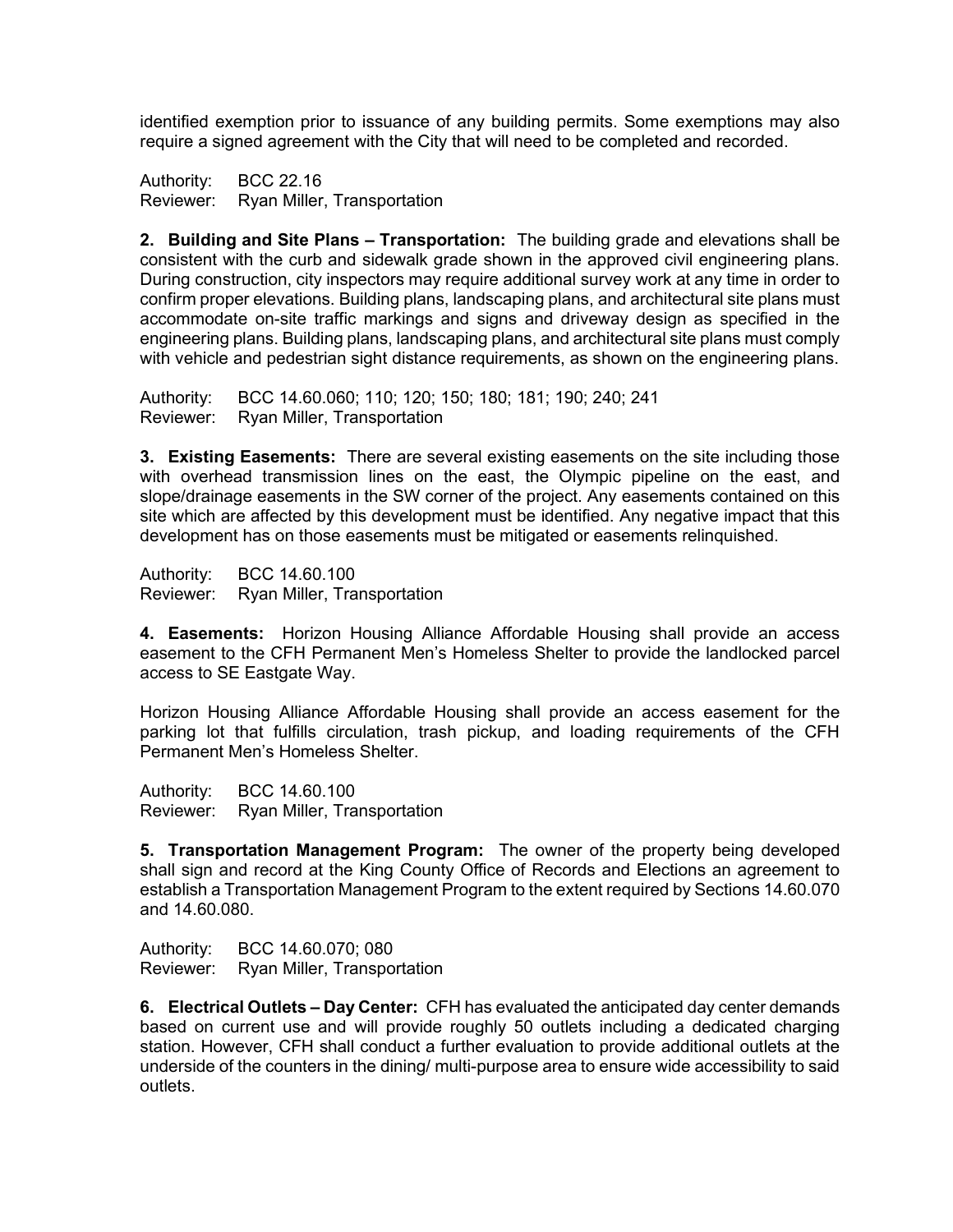Authority: LUC 20.20.455.I.4.b Reviewer: Antoinette Pratt

# D. PRIOR TO ISSUANCE OF ANY CERTIFICATE OF OCCUPANCY

1. Street Frontage Improvements: All street frontage improvements and other required transportation elements must be constructed by the applicant, inspected by the Transportation Department inspector, and accepted by the Transportation Review Engineer.

All existing streetlight and traffic signal apparatuses affected by this development, including traffic controllers, pedestrian signal poles, traffic signal poles, and power sources, must be relocated as necessary. Existing overhead lines must be relocated underground. All required improvements must be constructed as per the approved plans or as per direction of the Transportation Department inspector. Bonding or other types of assurance devices will not be accepted in lieu of construction unless the City requires a delay.

Authority: BCC 14.60; Comprehensive Plan Policy UT-39; Transportation Department Design Manual; and Transportation Department Design Manual Standard Drawings. Reviewer: Ryan Miller, Transportation

2. Pavement Restoration: Pavement restoration associated with street frontage improvements or to repair damaged street surfaces shall be based upon the pavement restoration classification at the time of pavement restoration.

Authority: BCC 14.60. 250; Design Manual Design Standard #23 Reviewer: Ryan Miller, Transportation

3. Implement the Transportation Management Program: The Transportation Management Program required by Bellevue City Code Sections 14.60.070 and 14.60.080 per a condition of approval above must be functional prior to issuance of the initial certificate of occupancy.

Authority: BCC 14.60.070, 14.60.080 Reviewer: Ryan Miller, Transportation

4. Recording of Conditions of Approval: CFH shall file the conditions of approval as noted in Section XIV of this report with King County Records and Elections prior to Certificate of Occupancy for this homeless services use.

Authority: LUC 20.20.455.H.6 Reviewer: Antoinette Pratt, Land Use

5. Parking Lot Signage: Parking lot signage and pavement markings shall be provided throughout the parking lot along with designated areas for staff and visitor parking.

Authority: LUC 20.20.590.F.2 Reviewer: Antoinette Pratt, Land Use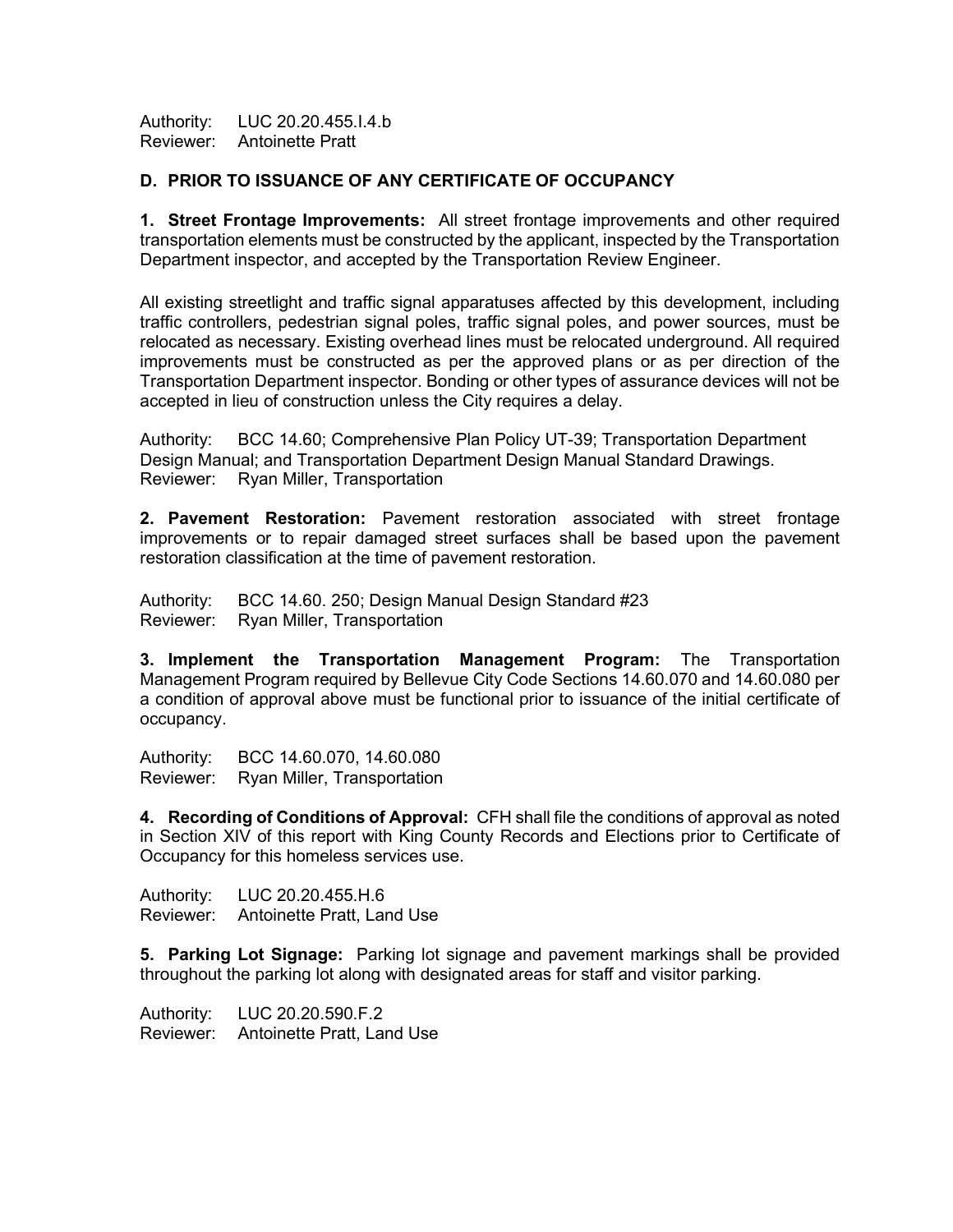6. Landscape Installation Assurance Device: If a Temporary Certificate of Occupancy is requested prior to completion of the landscaping installation, the applicant shall file with DSD a landscape installation assurance device equal to 150% of the cost of labor and materials for any landscaping that has not yet been installed.

Authority: LUC 20.40.490 Reviewer: Antoinette Pratt, Land Use

7. Landscape Maintenance Device: The applicant shall file with DSD a landscape maintenance assurance device for a one-year period from the date of final inspection in the form of an assignment of savings or letter of credit for 20% of the cost of labor and materials for all required landscaping.

Authority: LUC 20.40.490 Reviewer: Antoinette Pratt, Land Use

8. Interior Noise Levels: The Bellevue City Code, BCC 9.18, limits interior noise levels within residential structures to 40 dBA in sleeping areas and 45 dBA in non-sleeping areas. Special construction is generally necessary to meet these thresholds. Prior to the issuance of any occupancy permits, the applicant shall verify that this threshold has been met.

Authority: BCC 9.18 Reviewer: Antoinette Pratt, Land Use

**9. Boundary Line Adjustment:** Prior to occupancy, CFH shall be required to submit for City of Bellevue review and approval a Boundary Line Adjustment between Lots 2 and 3, which shall provide a minimum 25 feet of area from the south property boundary and the location of CFH's proposed smoking shelter.

Authority: LUC 20.20.455.I.4.a.iv Reviewer: Antoinette Pratt, Land Use

# E. CONDITIONS POST OCCUPANCY

1. Crime Prevention Through Environmental Design (CPTED): BPD has reviewed this proposal for compliance with CPTED principles and determined that they comply with plans that support safety and security regarding natural surveillance, territorial behaviors and natural access controls. CFH shall be responsible for maintaining these items because CPTED is not a one-time evaluation. Evaluation of vegetation and lighting shall continue to take place postconstruction. CFH shall address any issues identified by BPD. CFH shall upkeep the facility and grounds around the facility, including controlling vegetation and maintaining lighting levels so that areas remain visible. Few undesignated places shall exist for people to hide from public view, and cameras are not blocked.

Authority: LUC 20.20.455.G.4 (Table) Reviewer: Captain Sanabria, BPD

2. Video Surveillance: CFH shall retain video surveillance footage for 30 days and make it available to the Police Department as necessary to support an active threat incident or investigation of a criminal matter.